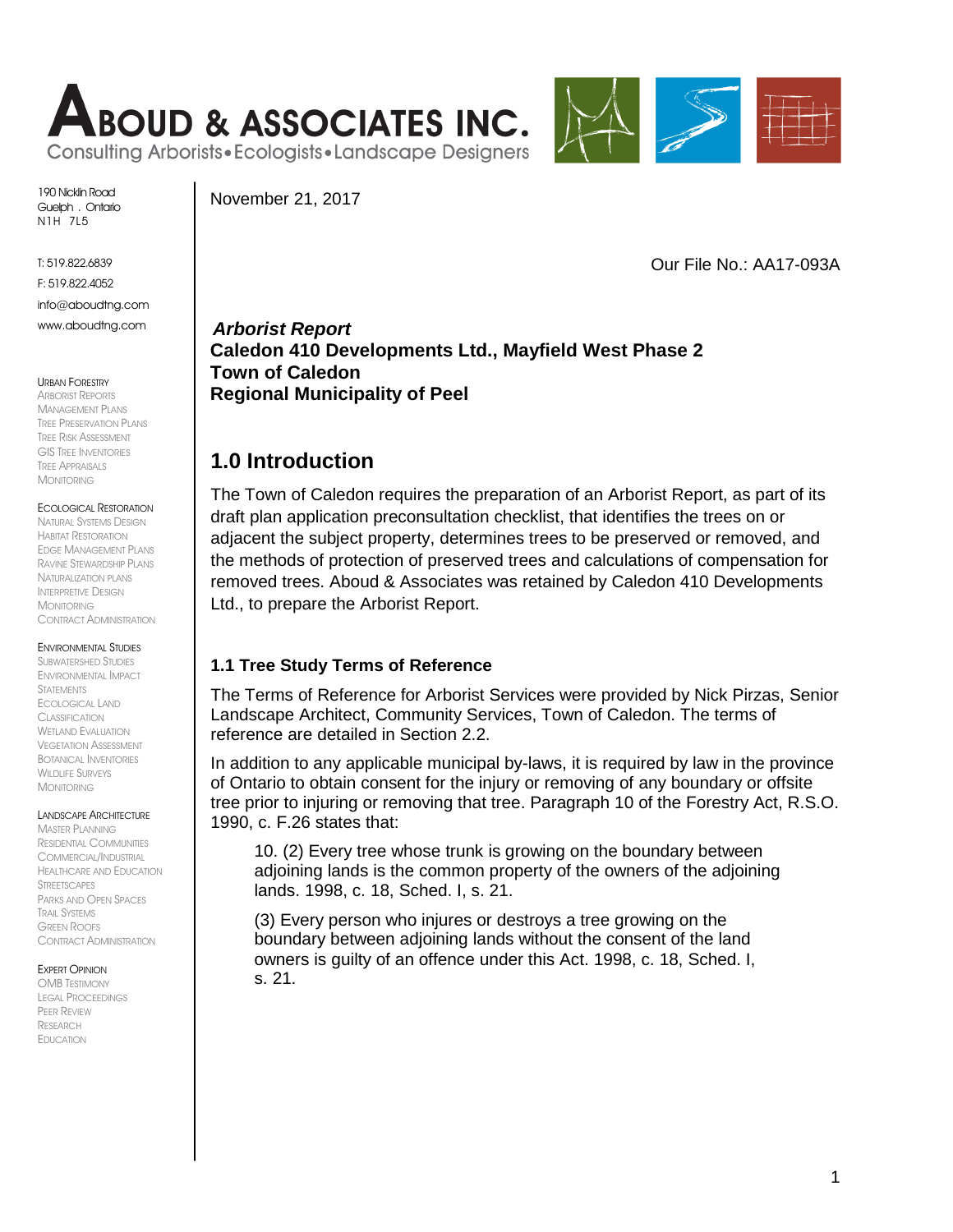# **2.0 Methods**

## **2.1 Site Context**

The subject site is located in the Town of Caledon. The study area (see Drawing TPP1) includes adjacent lands within 6 m of the subject property boundary to include candidate trees within up to 6 m of the subject property. Trees within Woodlots A and B (Drawing TP1) are not included with the exception of trees along the woodlot edges adjacent the development that meet the definition of candidate tree.

## **2.2 Candidate Trees**

Trees for detailed study (i.e. inventoried and assessed) are:

- a) Trees with diameters of 15cm or more, situated on private property on the subject site.
- b) Trees with diameters of 15cm or more, situated on private property, up to within 6m of the subject site.
- c) Trees of all diameters situated within the City road allowance adjacent to the subject site.

Note: Trees were not tagged.

The locations of candidate trees were recorded in the field using GPS technology (Trimble® Geo XH 6000) with a typical accuracy of 30cm (approximately) and the following data were collected.

- **Tree identification number which corresponds** to plans
- **Species (scientific and common names)**
- Diameter at breast height DBH (cm)
- Crown Diameter (m)
- **Minimum Tree Protection Zone 1**
- **EXECONDITION** Condition (Biological Health, Structural Condition, and Overall Condition)
- **Proposed Action (retain, relocate or remove)**
- Ownership: ownership of trees is defined as i) onsite private (on the subject parcel), ii) off-site private, iii) shared between the subject parcel and off-site private, or iv) off-site municipal
- **Recommendation based on Current Condition**
- Recommendation based on Development Impacts
- Final Recommendation (Preserve or Remove)
- Compensation Requirements <sup>2</sup>
- **-** Comments
- Reasons for Removal
- <sup>1</sup> Minimum Tree Protection Zones (MTPZs) are assigned minimum distances from the outer edge of the trunk base. MTPZs are a guide based on trunk diameter to show the limit where disturbances (e.g. excavation) may occur with the objective to avoid severance of anchor roots. MTPZ distances will be assigned using standard protection zone distances of the City of Guelph. The Town of Caledon does not use or define MTPZs.
- <sup>2</sup> Tree Compensation: The Town of Caledon requires 2:1 compensation for removed candidate trees. Candidate trees for compensation are 15cm DBH and greater, removed based on impacts from the proposed development, and having an existing condition of Fair, Good or Excellent. The ratio of compensation of removed candidate trees is 2:1. Trees less than 15cm DBH, with an existing condition of Poor, Very Poor or Dead, or hazardous do not require compensation.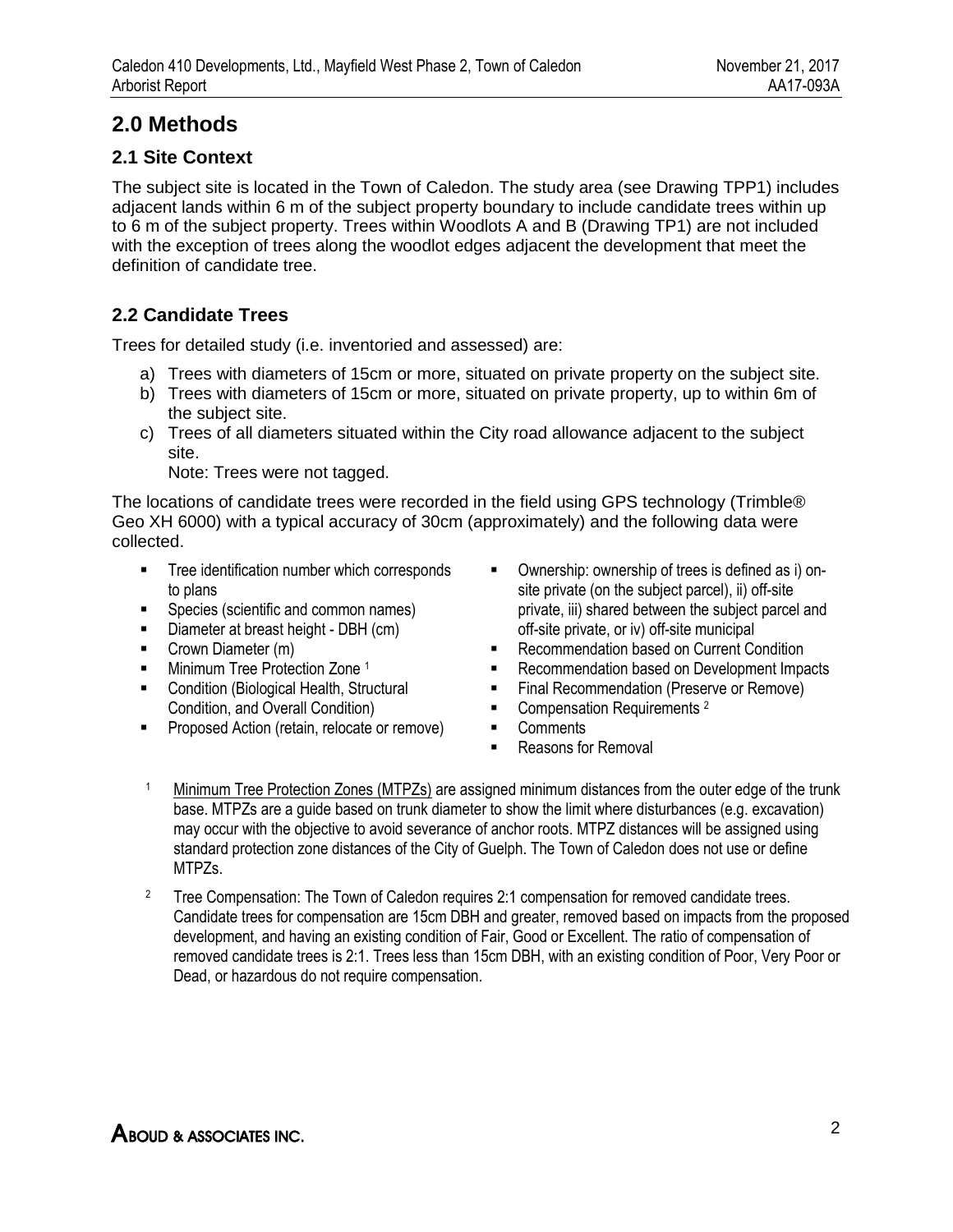The tree inventory and assessment was conducted by Steven Aboud, ISA Certified Arborist on June 14, 2017.

The following attached documents are part of this investigation.

- *Appendix 1. Tree Inventory and Assessment Definitions (see TPP2)*
- *Appendix 2. Tree Data (see TPP2)*
- *Appendix 3. Limitations of this Tree Assessment*
- *Appendix 4. Protection of Migratory Birds and Development*
- *Drawing TPP1 Tree Inventory and Preservation Plan*
- *Drawing TPP2 Tree Inventory and Preservation Plan (Enlargements)*
- *Drawing TPP3 Appendix 1 (Tree Inventory and Assessment Definitions) and Appendix 2 (Tree Data)*
- *Drawing TPP4 Tree Notes and Tree Protection Fence Detail*

*Appendix 1* provides a description of assessment methods and definitions of codes assigned to trees listed in *Appendix 2*. Recommendations to preserve or remove individual trees were assigned based on a tree's current condition and the expected impact from the proposed development. The final preservation or removal recommendation for each tree, observations, recommendations, and other data listed above are provided in *Appendix 2*.

We provide *Appendix 3 - Limitations of this Tree Assessment* to clarify what is reasonable and possible in our assessment of trees. *Appendix 4 - Protection of Migratory Birds and Development* is provided for reducing impacts to breeding birds.

## **2.3 Future Tree Studies**

The development concept plan prepared by Glen Schnarr & Associates (dated May 18, 2017) was used to conduct the impact assessment to trees. Plans of grading and servicing were not used. For the purposes of determining recommendations of tree preservation and removal, all trees within the proposed development as shown on the concept plan are recommended for removal. Off-site trees adjacent the southeast boundary of the subject lands may be impacted by the proposed development from grading. A final impact assessment of these trees can be performed following a review of a grading and servicing plan. We note that the locations of Tree Numbers T9 to T23, inclusive will require survey grade precision because of their close proximity to the subject property boundary. This type of survey would be prepared by the project surveyor.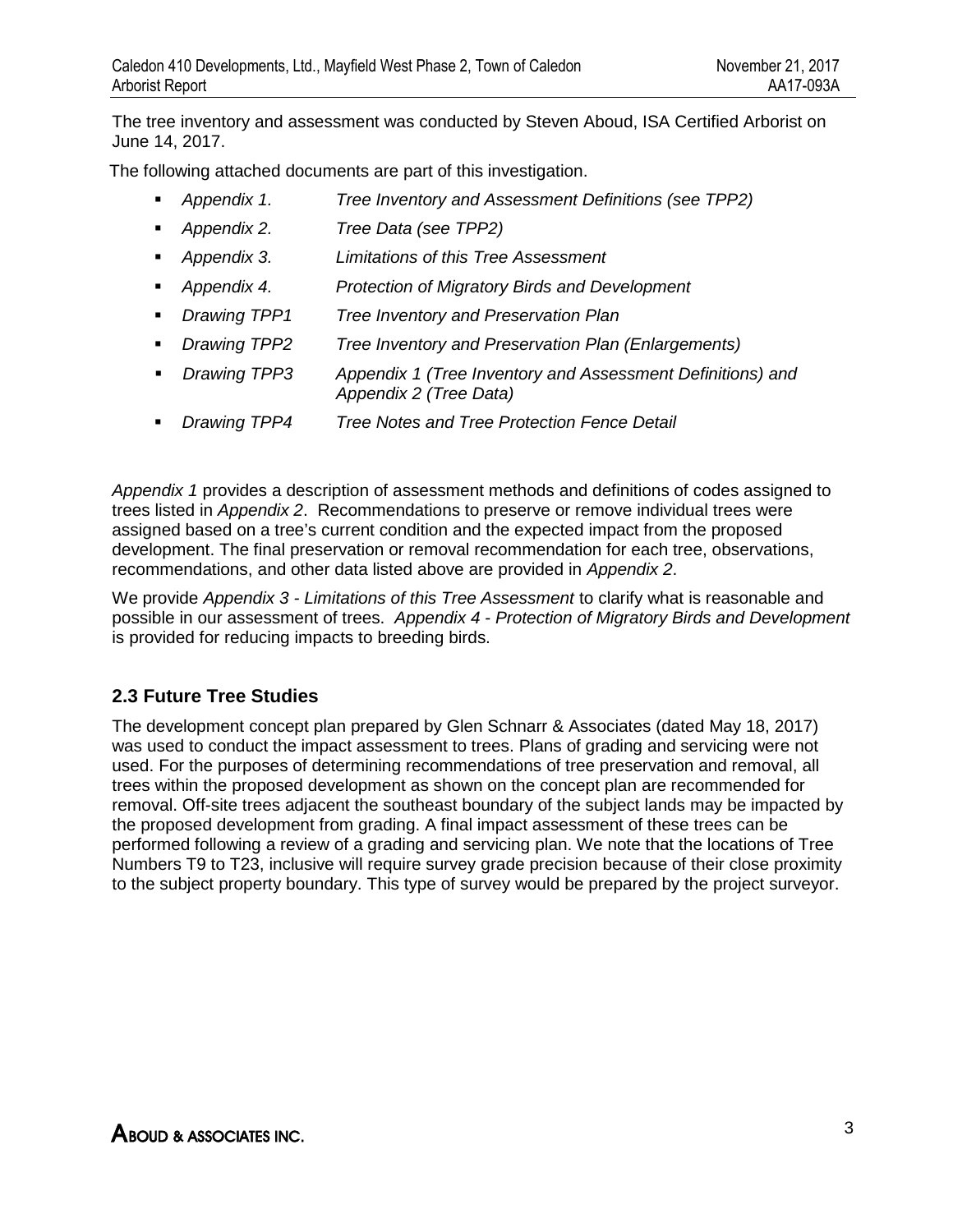# **3.0 Observations and Recommendations**

## **3.1 Tree Inventory Data Summary**

The tree inventory collected information of 111 trees or tree groups in the study area. Specific data for each individual tree and a summary of selected totals are provided in *Appendix 2.*

The composition of trees and tree groups is comprised of 23 types. Of these, over half (i.e. 69 specimens) are comprised of four tree types; Norway Spruce, Manitoba Maple, Silver Maple, and Cutleaf Silver Maple. A breakdown of tree types by occurrence is provided in Table A.

| <b>Item</b> | Tree Type - Common name in brackets ()                     | <b>Occurrences</b> |
|-------------|------------------------------------------------------------|--------------------|
| 1           | Picea abies (Norway Spruce)                                | 36                 |
| 1           | Acer negundo (Manitoba Maple)                              | 13                 |
| 1           | Acer saccharinum (Silver Maple)                            | 11                 |
| 1           | Acer saccharinum 'Laciniatum' (Cutleaf Silver Maple)       | 9                  |
| 1           | Acer saccharum ssp. saccharum (Sugar Maple)                | 8                  |
| 1           | Fraxinus pennsylvanica (Green Ash)                         | 6                  |
| 1           | Carya ovata (Shagbark Hickory)                             | 4                  |
| 1           | Populus tremuloides (Trembling Aspen)                      | 3                  |
| 1           | Thuja occidentalis (Eastern White Cedar)                   | $\mathfrak{z}$     |
| 1           | Gleditsia triacanthos (Honeylocust)                        | $\overline{2}$     |
| 1           | Juniperus chinensis (Chinese Juniper)                      | $\overline{2}$     |
| 1           | Picea glauca (White Spruce)                                | $\overline{2}$     |
| 1           | Pinus sylvestris (Scots Pine)                              | $\overline{2}$     |
| 1           | Acer platanoides (Norway Maple)                            | 1                  |
| 1           | Acer rubrum 'Franksred' (Franksred Sugar Maple)            | 1                  |
| 1           | Aesculus hippocastanum (Horse Chestnut)                    | 1                  |
| 1           | Crataegus sp. (Hawthorn)                                   | 1                  |
| 1           | Malus pumila (Apple)                                       | 1                  |
| 1           | Prunus virginiana 'Schubert' (Schubert Chokecherry)        | 1                  |
| 1           | Quercus macrocarpa (Bur Oak)                               | 1                  |
| 1           | Quercus palustris (Pin Oak)                                | 1                  |
| 1           | Thuja occidentalis 'Spiralis' (Spiral Eastern White Cedar) | 1                  |
| 1           | Tilia cordata 'Greenspire' (Greenspire Littleleaf Linden)  | 1                  |
| 23          | <b>Total Types</b><br><b>Total Trees</b>                   | 111                |

**Table A. Summary of Inventoried Tree Types**

The locations, identification numbers, minimum tree protection zones, crown diameters, preserve/remove recommendations, and protection details of trees are shown on Drawings TPP1 and TPP2.

A summary of the six condition ratings of the 111 trees is: Fair (39), Poor (28), Good (16), Dead (13), Very Poor (12), and Excellent (3).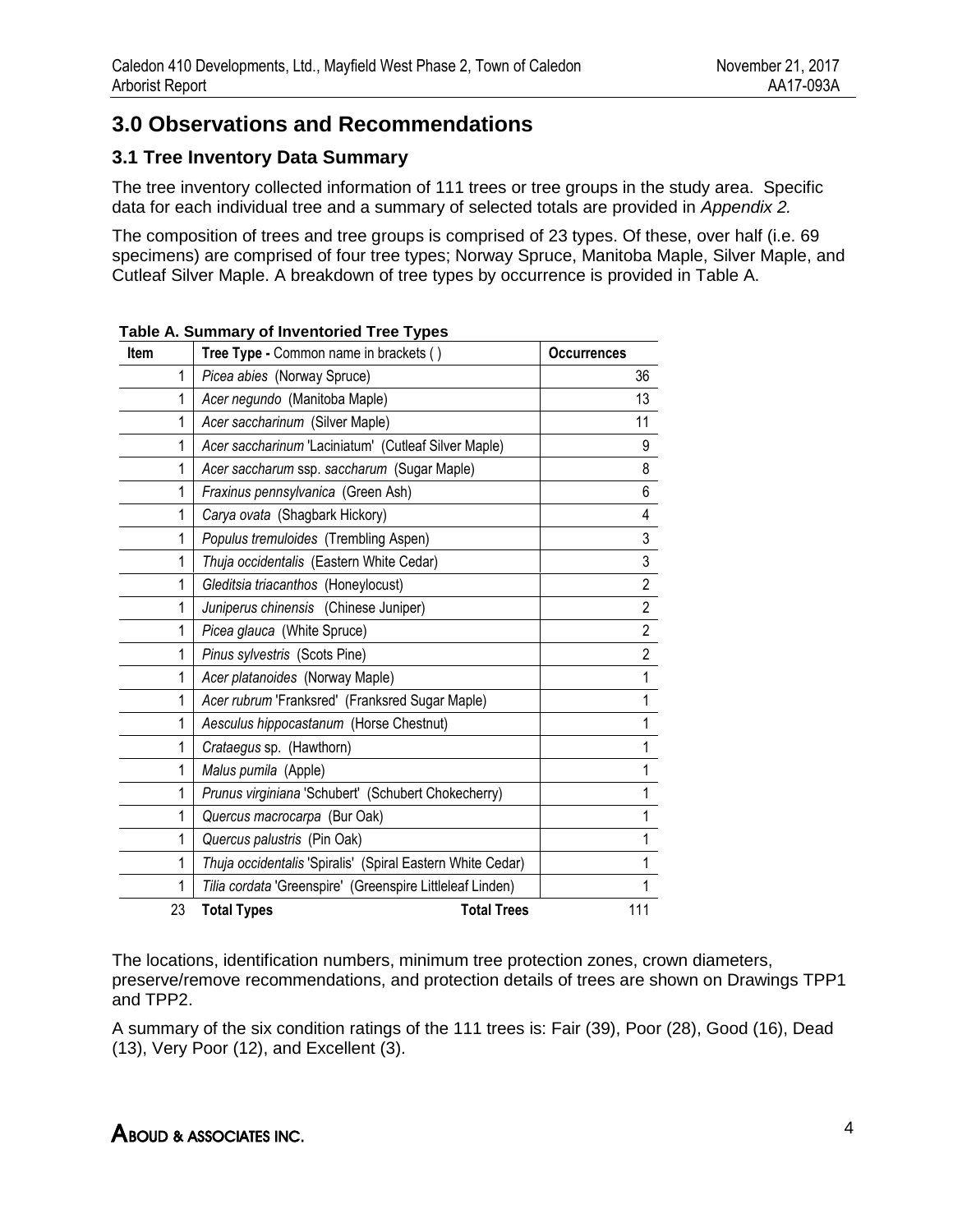## **3.2 Endangered or Threatened Species**

The provincial **Endangered Species Act, 2007 (ESA)** provides protection to species designated as Threatened or Endangered on the Species at Risk in Ontario list (MNRF 2015.

https://www.ontario.ca/environment-and-energy/species-risk-ontario-list). The habitat of species at risk is also generally protected under the ESA. Protected habitat is habitat identified as essential for life processes including: breeding, rearing, feeding, hibernation and migration.

Under the ESA, no person shall: *kill, harm, harass, capture or take a living member of a species that is listed on the Species at Risk in Ontario List as an extirpated, endangered or threatened species"*

And *"No person shall damage or destroy the habitat of a species that is listed on the Species at Risk in Ontario list as an endangered or threatened species."* Butternut is a threatened and protected species and trees of all sizes are protected under Ontario's Endangered Species Act, 2007.

As part of the current investigation, no specimen of Butternut was recorded within the study area.

### **3.3 Recommendations for Preservation and Removal**

### **3.3.1 Trees Recommended for Preservation**

It is recommended that 27 of the 111 studied trees be preserved. These trees recommended for preservation are in acceptable biological and structural condition and will be minimally or not impacted by the proposed works. For those trees to be preserved and that could be impacted from the proposed work, mitigation measures are provided (Section 3.4). Table B provides a summary of recommended action assigned to all inventoried trees.

### **3.3.2 Trees Recommended for Removal**

There are a total of 84 trees recommended for removal due to their low condition rating (including severe deficiency types such as leans, deadwood, trunk decay and split stems, or dead) and/or impact from the proposed development. Deficiencies recorded for individual trees are provided in *Appendix 2*.

### **3.3.2.1 Trees Recommended for Removal Based on Condition**

A total of 54 trees are recommended for removal based on their existing condition (Appendix 2).

### **3.3.2.2 Trees Recommended for Removal Based on Development**

A total of 60 trees are recommended for removal due to impacts from the proposed construction.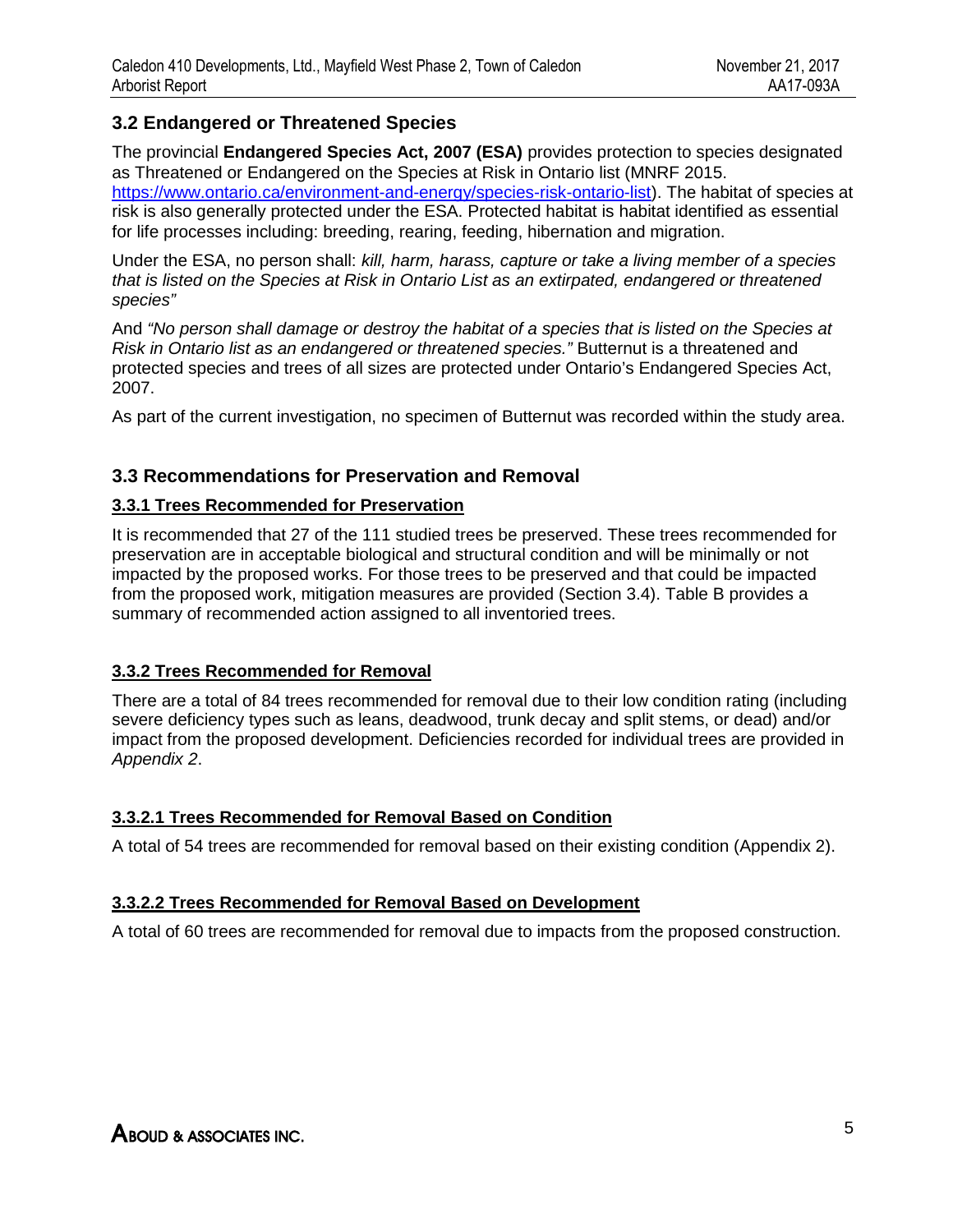| Recommended<br><b>Action</b> | <b>Based on Condition</b> | <b>Based on</b><br><b>Development</b> | <b>Based on Condition AND</b><br><b>Development</b> |
|------------------------------|---------------------------|---------------------------------------|-----------------------------------------------------|
| Preserve                     | 57                        | 51                                    | 27                                                  |
| Remove                       | 54                        | 60                                    | 84                                                  |
| <b>Totals</b>                | 111                       | 111                                   | 111                                                 |

#### **Table B. Summary of Recommended Action Assigned to Trees**

### **3.4 Tree Protection Measures**

In order to successfully preserve the trees recommended for preservation in Section 3.3.1 and shown on Drawings TPP1 and TPP2 from the proposed development, protection measures are recommended. These are listed below and detailed on Drawings TPP1-TPP4.

1. Tree Protection Fence must be installed as specified (Tree Preservation Fence Detail, Standard No. 707, Town of Caledon) and at the locations shown on *Drawings TPP1-2*. Tree Protection Zone Information Signage is recommended. It should include the following specifications:

Tree Protection Zone Signage:

- a. Title: Tree Protection Zone (TPZ)
- b. No Grade Change, Dumping, Storage of Materials, Storage of Equipment, Unauthorized Entry, Tree Injury or Removal, Disturbance of Any Kind, Protection Fence is not to be damaged or moved and to remain in place until all construction is completed.
- c. Sign to be Gatorboard, 11" X 17", white with black lettering.
- 2. Notes of tree protection are provided on Drawing TPP4.

### **3.6 Transplanting**

Trees (Tree Numbers 12, 16, 19 and 20) on site located along the southeast property boundary are of a size (i.e. 5-18cm DBH) and condition (i.e. good to excellent) for transplant consideration. However the trees are not accessible to tree spade equipment because they are between fenced private property on one side and a sizable swale on the other (i.e. on the subject lands). Therefore no existing trees are recommended for transplanting.

## **4.0 Inspections**

A schedule of site monitoring inspections of the project and construction activities related to trees by the project arborist is recommended. Details of monitoring inspections should be prepared following detailed site design, e.g. grading and servicing.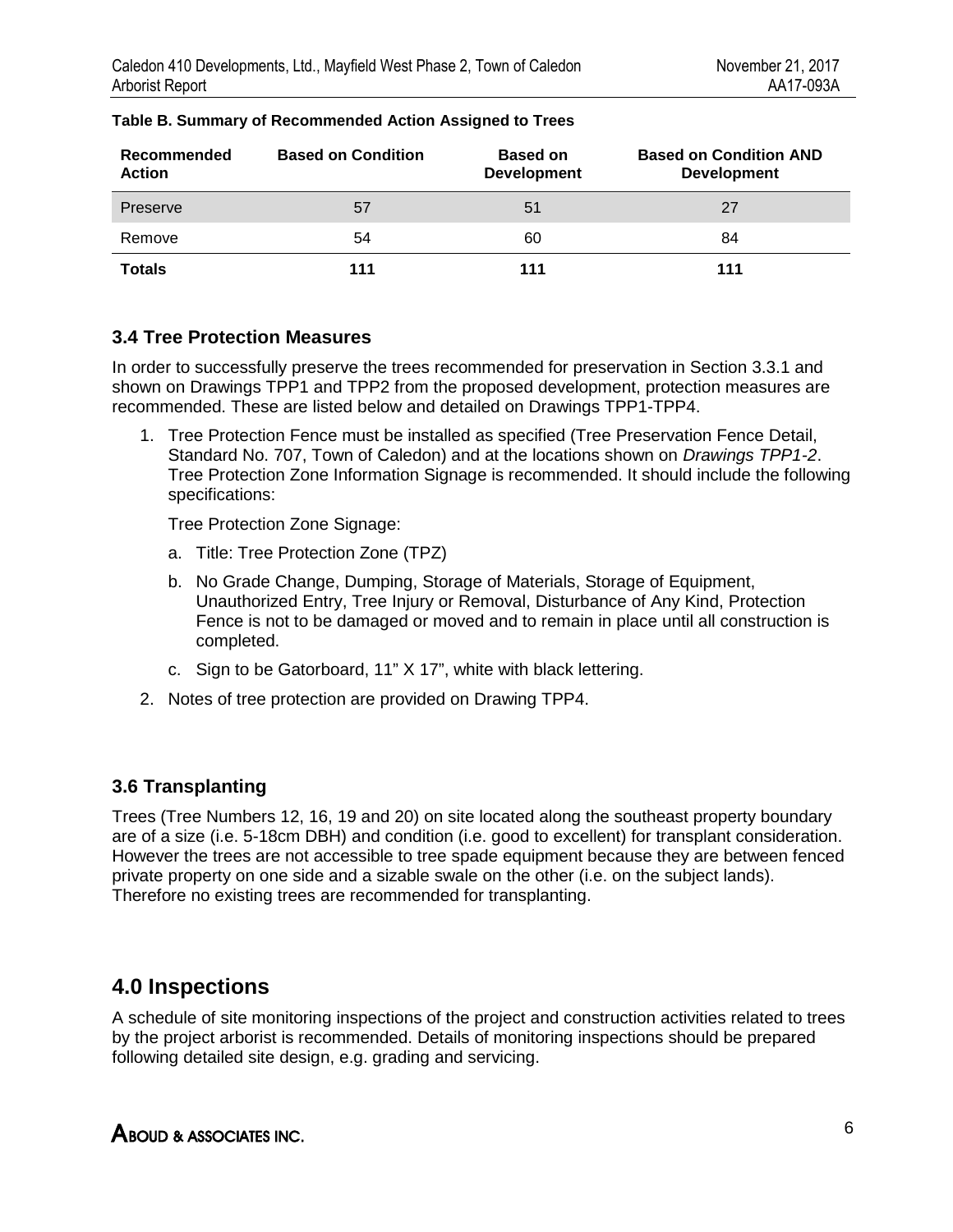# **5.0 Tree Compensation**

Compensation of trees as a result of impacts from construction is required. Using the Town's definition of candidate trees requiring compensation, there are 41 trees requiring compensation. Based on the Town's ratio of two trees to replace each removed tree, a total of 82 (i.e. 2 X's 41) compensation trees are required (Appendix 1, Drawing TPP3).

# **6.0 Additional Tree Notes of the Town**

The Town requires that the following notes be included in the Arborist Report.

- Any trees located on the property line or on the adjacent property that are proposed to be removed or pruned, will require written consent from the adjacent property owner. All correspondence is to be forwarded to the Town prior to final approval.
- 2:1 tree compensation will be required for tree all removals. Tree compensation planting will be in addition to the standard required planting. In the event that tree compensation cannot be accommodated for in the planting design, financial compensation shall be collected at a rate (per tree) as determined by the Town.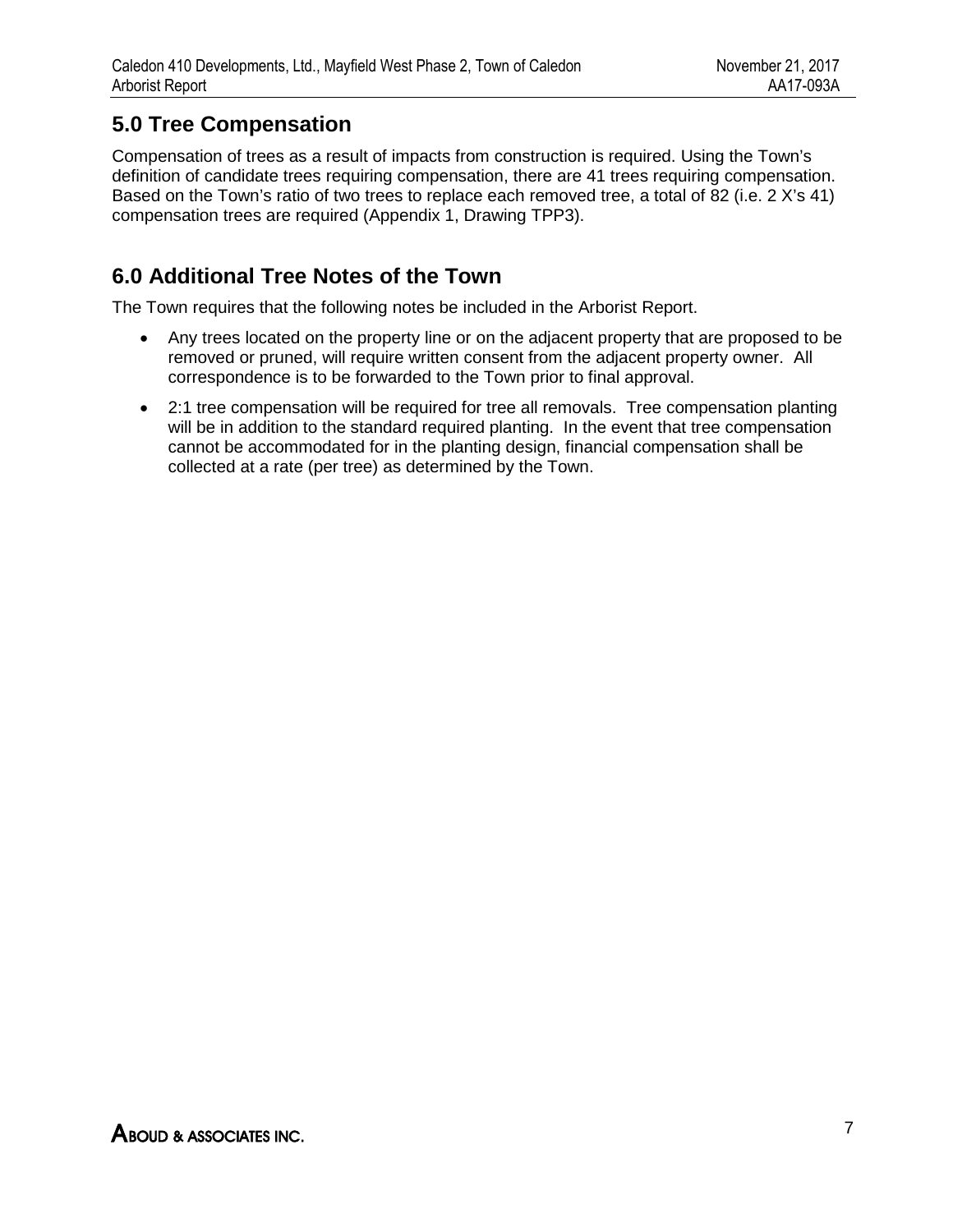# **7.0 Conclusions**

Aboud & Associates was retained by Caledon 410 Developments Limited to prepare an Arborist Report for their lands within the Mayfield West Phase 2 Secondary Plan. The Terms of Reference for the tree study were provided by the Town of Caledon. Through field study of the on-site and selected offsite trees and analysis of the proposed development we provide the following conclusions.

- 1. 111 trees / tree groups were assessed. Their composition is comprised of 23 types. Over half are made up of Norway Spruce, Manitoba Maple, Silver Maple and Cutleaf Silver Maple. The condition of assessed trees ranges as follows: Excellent -3, Good -16, Fair -39, Poor -28, Very Poor -12, and Dead -13.
- 2. As part of the current investigation, no specimen of Butternut, a threatened and protected species under Ontario's Endangered Species Act, 2007 was recorded within the study area.
- 3. 27 of the 111 trees studied are recommended for preservation. A total of 84 trees are recommended for removal based on their existing condition or impacts from the proposed development.
- 4. Measures to protect trees are provided. These are described in Section 3.4 and on Drawings TPP1-4.
- 5. Protection of migratory bird nests is provided in *Appendix 4* and *Drawing TPP4,* General Tree Notes.
- 6. Further tree studies are recommended. These are needed to assess the impact from grading and servicing (Section 2.3) and will include precisely locating tree locations by the project surveyor.
- 7. Transplantation of trees is not recommended due to limitations of transplant equipment access (Section 3.6).
- 8. 82 trees are recommended for compensation per the Town's requirements to account for the loss of 41 trees from the proposed development (Section 5.0).
- 9. A schedule of site monitoring inspections of the project and construction activities related to trees by the project arborist is recommended. Details of monitoring inspections should be prepared following detailed site design, e.g. grading and servicing.
- 10. Details of trees, their locations, and protection measures are provided on Drawings TPP1-4.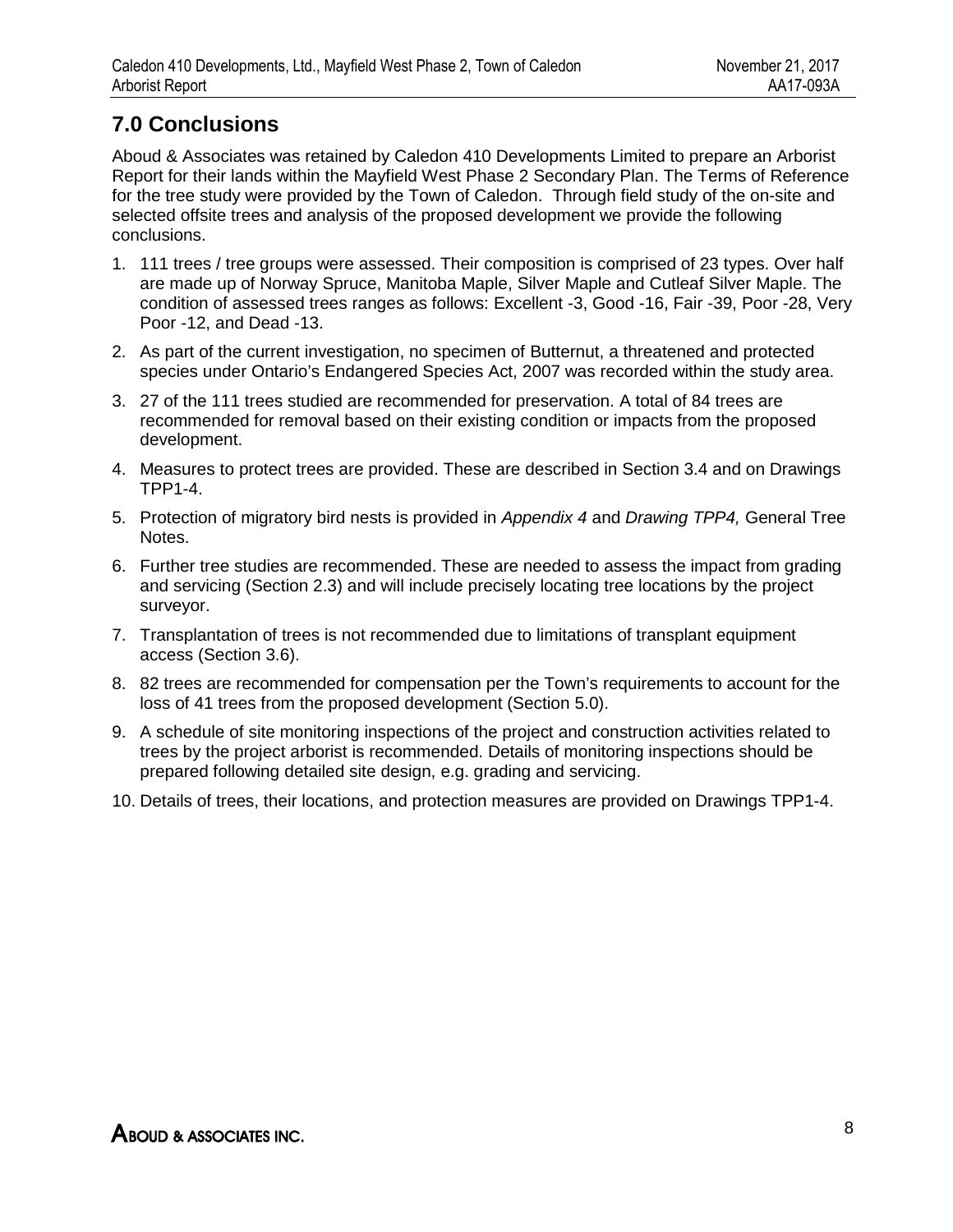Report Prepared By:

# ABOUD & ASSOCIATES INC.



Steven also

Steven Aboud. B. Sc. ISA Certified Arborist ON-0323A ISA Tree Risk Assessment Qualified Butternut Health Assessor No. 497



James Dennis, M.Sc.F. ISA Certified Arborist ON-1580A ISA Tree Risk Assessment Qualified Butternut Health Assessor No. 488

S:\A+A Projects\2017\2-Approved Projects\17-093A Mayfield West Phase 2\Report\Latest\AA17-093A Mayfield West Phase 2 Arborist Report R2.docx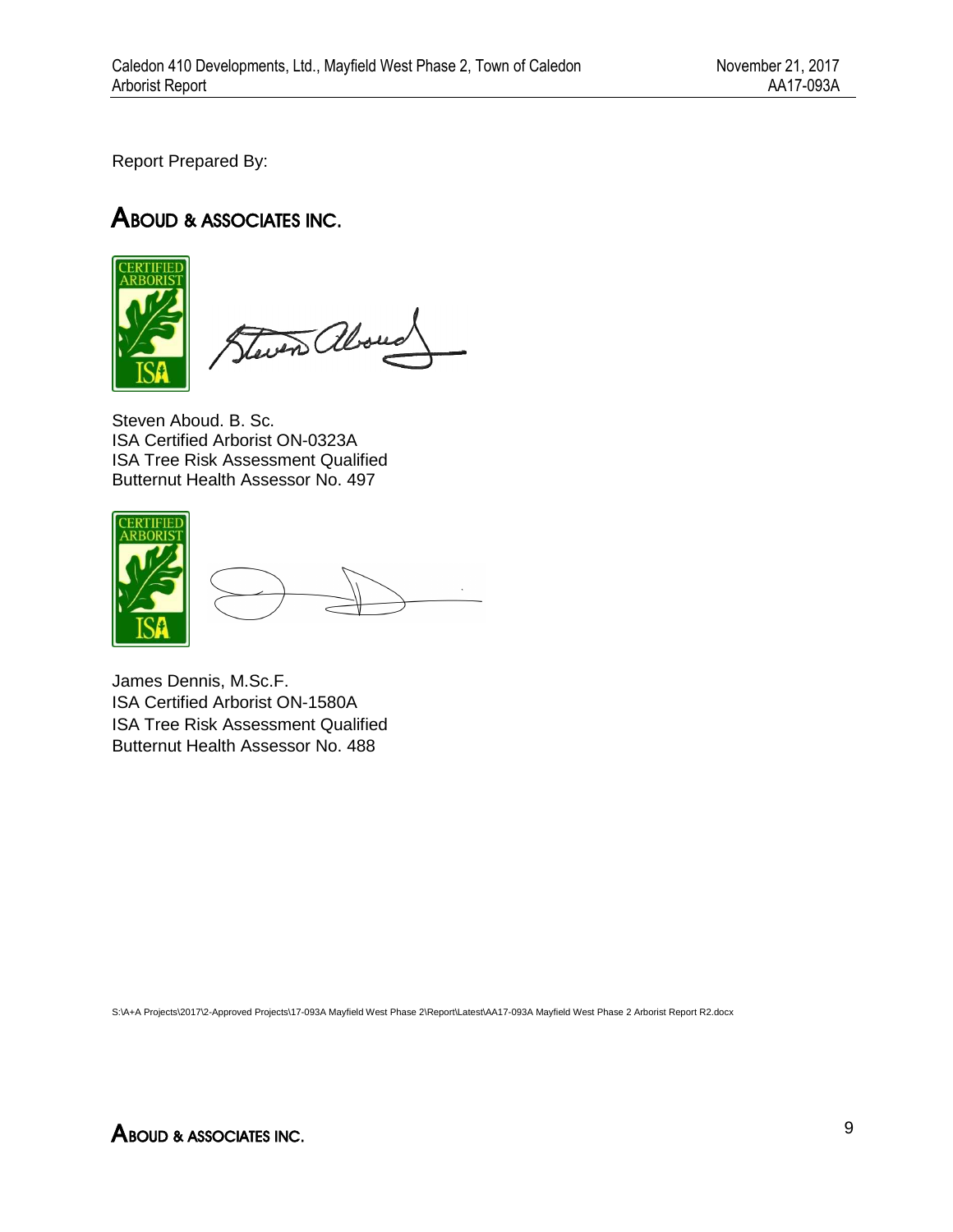#### **APPENDIX 1. TREE INVENTORY AND ASSESSMENT DEFINITIONS**

Note: Not all definitions may apply.

**DBH (cm):** Diameter at breast height, 1.4 m above ground, measured in centimeters. Numbers in square brackets [xx, xx, …] denotes the DBH's of each stem of tree with multiple stems.

**Crown Reserve (meters):** Diameter of tree canopy estimated in meters.

**Minimum Tree Protection Zone (MTPZ)**: The minimum setback required to maintain the structural integrity of the tree's anchor roots, based on generally accepted arboricultural principles. If trees are protected to the TPZ then the tree's anchor root structure is expected to be maintained. Protection zone distances from: Specifications for Trees (SS-31) City of Guelph. February 2012. The Tree Protection Zone is a distance in metres measured from the outside edge of the tree base.

**Biological Condition:** Related to presence and extent of disease/disease symptoms and the vigour of the tree.

- **H (High)** No diseases/disease symptoms present, and moderate to high vigour.
- **M (Moderate)** Presence of minor diseases/disease symptoms, and/or moderate vigour.
- **L (Low)** Presence of major diseases/disease symptoms, (i.e., extensive crown dieback), and/or poor vigour.
- A further rating may be assigned of ML = Low side of Moderate, HM = Moderate side of High.

**Structural Condition:** Related to defects in a tree's structure, (i.e., lean, co-dominant trunks).

**H (High)** - No structural defects, well-developed crown.

**M (Moderate)** - Presence of minor structural defects.

**L (Low)** - Presence of major structural defects.

A further rating may be assigned of  $M(L) = Low$  side of Moderate,  $H(M) = Mow$  and  $E$  side of High.

#### **Overall Condition:** Excerpted from the City of Kitchener's Tree Management Policy (I-1160. February 28, 2002)

- **Excellent** Sound, thrifty, full-crowned trees of natural shape with no dead limbs in the top of the crown and no significant evidence of decline.
- **Good** Full-to-medium crowned tree of natural shape with a live crown ratio > 40% that exhibit no more than minor dead wood (e.g. up to 10% secondary branches only and mainly in the lower crown) and no more than one moderate trunk defect or indicator of decline.
- Fair Full-to-small crowned trees with a live crown ratio > 25% that exhibit no more than moderate dead wood (e.g. 11 to 35% secondary branches mostly) and no more than two moderate trunk defects or indicators of decline.

**Poor** – Medium-to-very small crowned trees (e.g. live crown ratio < 25%) that exhibit one or more of the following conditions:

- a) Trees with significant foliage of poor colour and less than normal size<br>b) Trees with significant crown dieback (e.g. > 35% dead wood in primar
- b) Trees with significant crown dieback (e.g. > 35% dead wood in primary limbs)
- c) Trees with major trunk defects or decay (e.g. one extensive problem, or 3 or more distinct but moderate decline indicators).

**Very Poor** – Dying trees with very little live crown. **Dead** – No live foliage present.

#### **Ownership:**

**Private (On-site) Tree:** Tree trunk located completely within the boundary of the subject property.

**Off-site Tree:** Tree trunk located on private property completely outside of the property boundary of the subject property.

**Municipal Tree:** Tree is located on the property of the municipality/region, e.g., within Right-of-Way.

**Shared (Boundary) Tree:** Tree located on property boundary of the subject property and adjacent private or public property.

**Recommended Action:** A recommendation of the following three categories is assigned to preserve or remove a tree:

- i) The tree's current biological health and structural condition
- ii) The anticipated impacts from proposed development

iii) The summary of the previous two categories. Note: Only trees having a recommendation of preserve for both health and structure, and impacts from the proposed development are assigned a final recommendation of preserve.

**P** (Preserve) - Tree typically has a Biological Health rating of Moderate Low or higher AND a Structural Condition rating of Moderate Low or higher, AND is likely to survive impact from the proposed development (if present). The tree is likely to survive for at least 5 to 10 years.

**R** (Remove) - Tree typically has a Biological Health rating of Low, AND/OR a Structural Condition rating of Low, AND/OR will not survive the proposed development impacts (if present). The tree is not likely to survive more than 3 to 5 years.

'\*' An asterisk beside the tree number indicates a group of trees of the same type and in the same general area.

**Compensation:** Candidate trees for compensation are 15cm DBH and greater, removed based on impacts from the proposed development, and having an existing condition of Fair, Good or Excellent. The ratio of compensation of removed candidate trees is 2:1. Trees less than 15cm DBH, with an existing condition of Poor, Very Poor or Dead, or hazardous do not require compensation.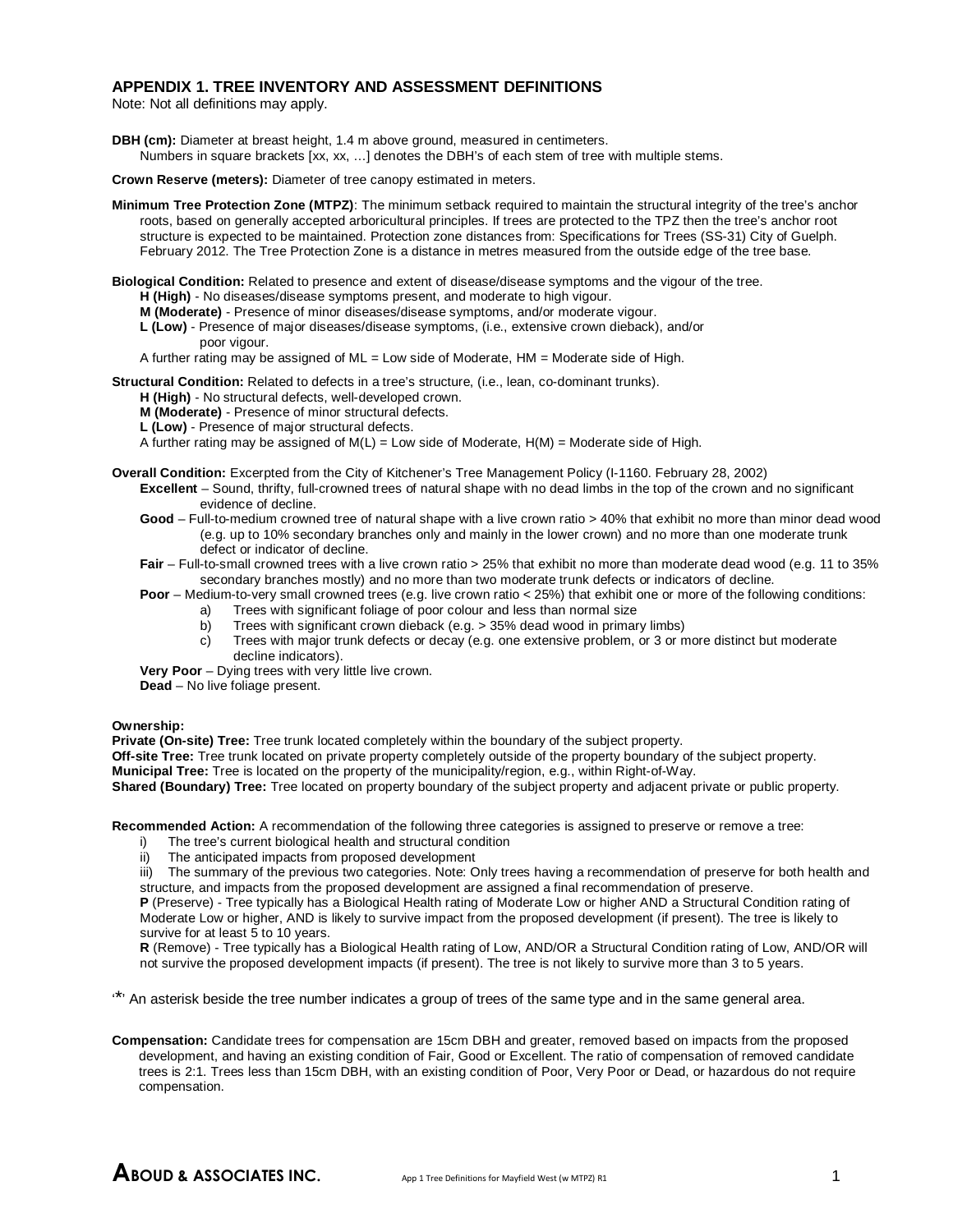|                |                                              | Opt. London Mariagn Magazine & Brazil |                |     | Velocity - Amin (Democratic Music de de La des Bassa) |                         |                     |                   |              | Outros de Joseph Lubrick Britains de Britains Britains<br>Report for the contract of closer establishment |            | Recognization of Dealborner Price of the                      |                                                                                     |
|----------------|----------------------------------------------|---------------------------------------|----------------|-----|-------------------------------------------------------|-------------------------|---------------------|-------------------|--------------|-----------------------------------------------------------------------------------------------------------|------------|---------------------------------------------------------------|-------------------------------------------------------------------------------------|
| Tree<br>No*    | <b>Species</b>                               |                                       |                |     |                                                       | Biodography oxideration | Schoolway Condition | Overage Condition |              |                                                                                                           |            | Comment                                                       | Reason for Removal<br>(If applicable)                                               |
| $\overline{1}$ | Acer saccharinum<br>Silver Maple             | 60                                    | 14             | 3.6 | M                                                     | M                       | Fair                | M                 | P            | P                                                                                                         | P          |                                                               |                                                                                     |
| $\overline{2}$ | Acer saccharum ssp. saccharum<br>Sugar Maple | 42                                    | 15             | 3   | M                                                     | M                       | Fair                | P                 | P            | R                                                                                                         | <b>RD</b>  | Crown broken (moderate).                                      | In conflict with proposed<br>commercial area construction.                          |
| 3              | Acer saccharinum<br>Silver Maple             | 38                                    | 10             | 2.4 | M                                                     | M                       | Fair                | P                 | P            | R                                                                                                         | <b>RD</b>  | Crown broken (minor).                                         | In conflict with proposed<br>commercial area construction.                          |
| $\overline{4}$ | Aesculus hippocastanum<br>Horse Chestnut     | 28                                    | $\overline{7}$ | 1.8 | M(L)                                                  | L                       | Poor                | P                 | R            | R                                                                                                         | <b>RCD</b> | Crown broken (severe); Trunk decay<br>(Moderate)              | In conflict with proposed<br>commercial area construction<br>and in poor condition. |
| 5              | Picea abies<br>Norway Spruce                 | 34                                    | $\overline{7}$ | 2.4 | L                                                     | L                       | ery Po              | P                 | $\mathsf{R}$ | R                                                                                                         | <b>RCD</b> | Crown dieback (severe); 95% dead.                             | In conflict with proposed<br>commercial area construction<br>and in poor condition. |
| 6              | Acer saccharinum<br>Silver Maple             | 114                                   | 15             | 7.2 | M(L)                                                  | M(L)                    | Poor                | P                 | R            | R                                                                                                         | <b>RCD</b> | Crown dieback (severe); deadwood<br>(severe).                 | In conflict with proposed<br>commercial area construction<br>and in poor condition. |
| $7^*$          | Acer negundo<br>Manitoba Maple               | 50                                    | 10             | 3   | H(M)                                                  | L                       | ery Por             | P                 | $\mathsf{R}$ | R.                                                                                                        | <b>RCD</b> | Group of 3 trees. Crown broken<br>(severe).                   | In conflict with proposed<br>commercial area construction<br>and in poor condition. |
| 8              | Acer negundo<br>Manitoba Maple               | 28                                    | 10             | 1.8 | М                                                     | M                       | Fair                | P                 | P            | R                                                                                                         | <b>RD</b>  |                                                               | In conflict with proposed<br>commercial area construction.                          |
| 9              | Gleditsia triacanthos<br>Honeylocust         | 20                                    | 8              | 1.8 | H(M)                                                  | H(M)                    | Good                | $\circ$           | P            | P                                                                                                         | P          |                                                               |                                                                                     |
| 10             | Acer saccharum ssp. saccharum<br>Sugar Maple | 18                                    | 5              | 1.8 | H(M)                                                  | H(M)                    | Good                | $\circ$           | P            | P                                                                                                         | P          |                                                               |                                                                                     |
| 11             | Gleditsia triacanthos<br>Honeylocust         | 22                                    | 6              | 1.8 | М                                                     | м                       | Good                | $\circ$           | P            | P                                                                                                         | P          | Construction in MTPZ. Root cutting<br>recommended. See Notes. |                                                                                     |

**ABOUD & ASSOCIATES INC.**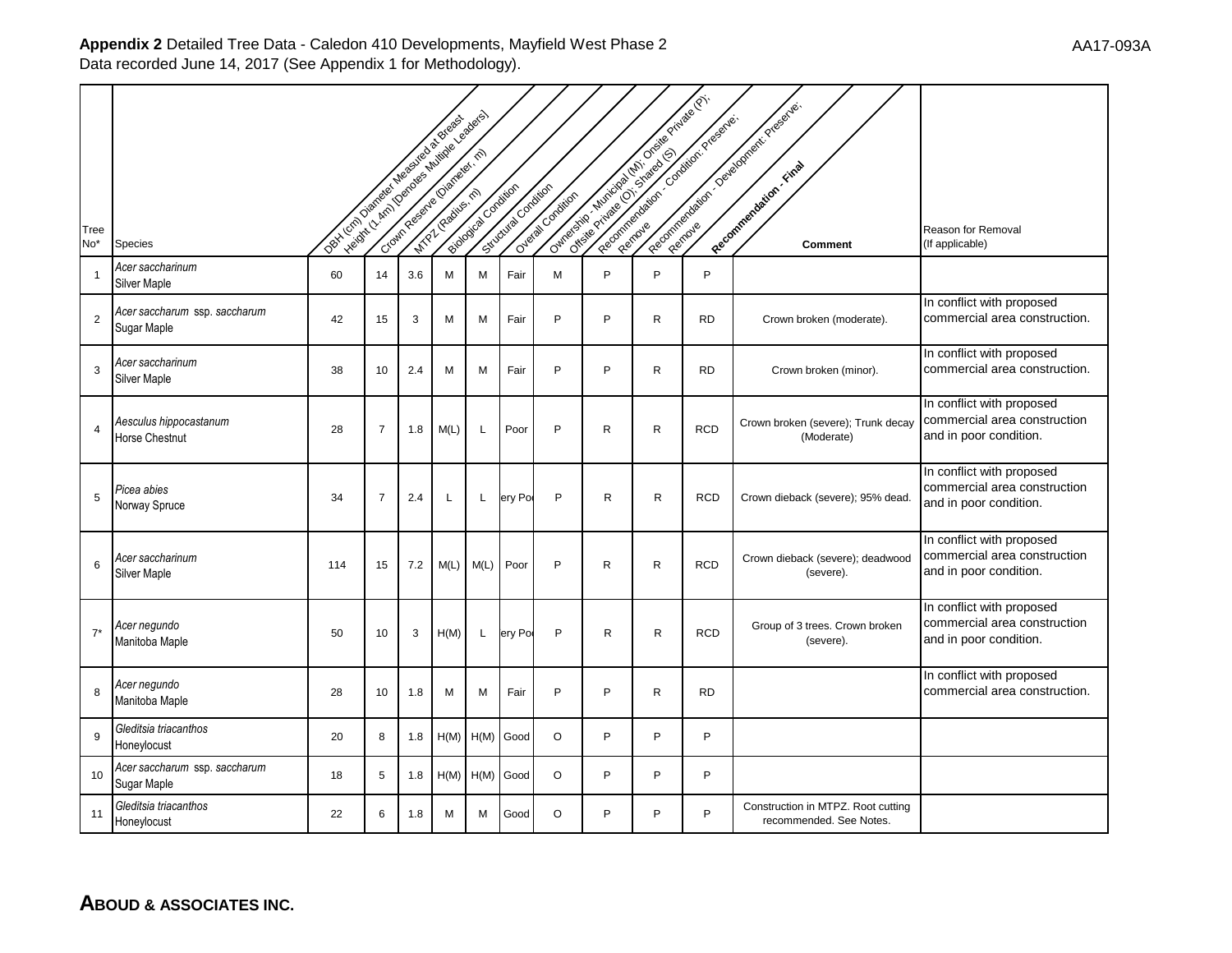|                         |                                                             | Dex London Democracies in Board of Bridge |                |     | Height / Am / Denotes a Millione of Bandagas |                    |                     |                  |    | Our Original River Manufacture of the Private Private Critics | Recognization of Contract viewers. | Reporting to the Collapse of President                                                             |                                                           |
|-------------------------|-------------------------------------------------------------|-------------------------------------------|----------------|-----|----------------------------------------------|--------------------|---------------------|------------------|----|---------------------------------------------------------------|------------------------------------|----------------------------------------------------------------------------------------------------|-----------------------------------------------------------|
| Tree<br>No <sup>*</sup> | Species                                                     |                                           |                |     |                                              | Buddalous Candidas | Schoolway Condition | Overal Condition |    |                                                               |                                    | Comment                                                                                            | <b>Reason for Removal</b><br>(If applicable)              |
| 12                      | Juniperus chinensis<br>Chinese Juniper                      | 18                                        | 3              | 1.8 | H(M)                                         | М                  | Good                | P                | P  | R                                                             | <b>RD</b>                          |                                                                                                    | In conflict with proposed storm<br>water management pond. |
| 13                      | Juniperus chinensis<br>Chinese Juniper                      | 15                                        | 3              | 1.8 | H(M)                                         | M                  | Fair                | $\circ$          | P  | P                                                             | P                                  | Construction in MTPZ. Root cutting<br>recommended. See Notes.                                      |                                                           |
| 14                      | Prunus virginiana 'Schubert'<br>Schubert Chokecherry        | 15                                        | 8              | 1.8 | H(M)                                         | H(M)               | Good                | $\circ$          | P  | P                                                             | P                                  | Construction in MTPZ. Root cutting<br>recommended. See Notes.                                      |                                                           |
| 15                      | Acer saccharinum<br>Silver Maple                            | 25                                        | 6              | 1.8 | H                                            |                    | H(M) Exceller       | O                | P  | P                                                             | P                                  | Construction in MTPZ. Root cutting<br>recommended. See Notes.                                      |                                                           |
| $16*$                   | Thuja occidentalis 'Spiralis'<br>Spiral Eastern White Cedar | 10                                        | $\overline{2}$ | 1.8 | H                                            | H(M)               | Good                | P                | P  | R                                                             | <b>RD</b>                          | Group of 4 trees along fence.                                                                      | In conflict with proposed storm<br>water management pond. |
| 17                      | Acer platanoides<br>Norway Maple                            | 15                                        | 8              | 1.8 | H(M)                                         |                    | H(M) Good           | $\circ$          | P  | P                                                             | P                                  | Construction in MTPZ. Root cutting<br>recommended. See Notes.                                      |                                                           |
| 18                      | Quercus palustris<br>Pin Oak                                | 30                                        | 8              | 2.4 | H                                            | H                  | Exceller            | O                | P  | P                                                             | P                                  | Construction in MTPZ. Root cutting<br>recommended. See Notes.                                      |                                                           |
| $19*$                   | Picea glauca<br><b>White Spruce</b>                         | 12                                        | 4              | 1.8 | H.                                           | H                  | :xcelleı            | P                | P  | $\mathsf{R}$                                                  | <b>RD</b>                          | 2 trees 2m apart.                                                                                  | In conflict with proposed<br>residential construction.    |
| $20*$                   | Thuja occidentalis<br>Eastern White Cedar                   | 5                                         | $\overline{2}$ | 1.2 | H                                            | М                  | Good                | P                | P  | $\mathsf{R}$                                                  | <b>RD</b>                          | Hedgerow of 30 trees.                                                                              | In conflict with proposed<br>residential construction.    |
| 21                      | Tilia cordata 'Greenspire'<br>Greenspire Linden             | 12                                        | $\overline{4}$ | 1.8 | H                                            | М                  | Good                | $\circ$          | P  | P                                                             | P                                  | Front yard of existing house #68.<br>Construction in MTPZ. Root cutting<br>recommended. See Notes. |                                                           |
| 22                      | Acer rubrum 'Franksred'<br><b>Red Sunset Maple</b>          | 10                                        | $\overline{4}$ | 1.8 | H(M)                                         | H(M)               | Good                | $\circ$          | P  | P                                                             | P                                  | In front yard of existing house #20.                                                               |                                                           |
| 23                      | Acer negundo<br>Manitoba Maple                              | 45                                        | $\overline{4}$ | 3   | M                                            | L                  | ery Po              | P                | R. | P                                                             | <b>RC</b>                          | Crown broken (severe); no other<br>candidate trees in corner;                                      | In poor condition.                                        |
| 24                      | Fraxinus pennsylvanica<br>Green Ash                         | 15                                        | 5              | 1.8 | M                                            | М                  | Fair                | P                | P  | P                                                             | P                                  |                                                                                                    |                                                           |
| $25*$                   | Acer saccharinum<br>Silver Maple                            | 22                                        | 6              | 1.8 | H(M)                                         | M                  | Fair                | P                | P  | P                                                             | P                                  | Group of 5 trees.                                                                                  |                                                           |
| $26*$                   | Acer saccharinum<br><b>Silver Maple</b>                     | 20                                        | 6              | 1.8 | H(M)                                         | M                  | Fair                | P                | P  | P                                                             | P                                  | Group of 4 trees.                                                                                  |                                                           |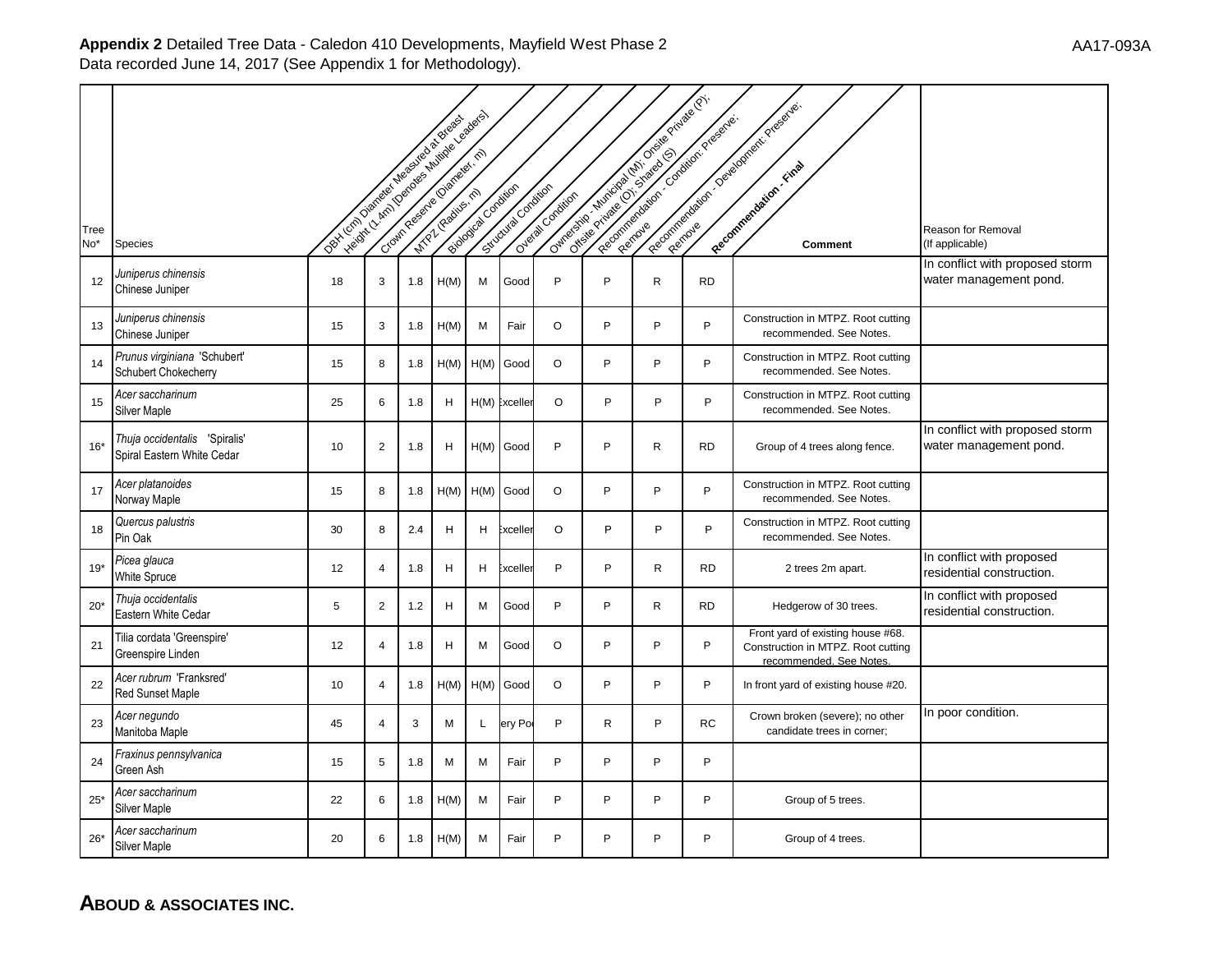|             |                                               | Dex Local Devices in each of a baselos |    |     | Ivelant, Camillon des Amillons de Bassadors | Bookstan Condition | Situativa Ondition |                   |              | Outrosite of children of the control of the children of the children<br>Reprinted Manufacturer Constitution Programs. |           | Reconnection of the content of the section               |                                       |
|-------------|-----------------------------------------------|----------------------------------------|----|-----|---------------------------------------------|--------------------|--------------------|-------------------|--------------|-----------------------------------------------------------------------------------------------------------------------|-----------|----------------------------------------------------------|---------------------------------------|
| Tree<br>No* | Species                                       |                                        |    |     |                                             |                    |                    | Overage Condition |              |                                                                                                                       |           | <b>Comment</b>                                           | Reason for Removal<br>(If applicable) |
| $27*$       | Acer saccharinum<br>Silver Maple              | 20                                     | 6  | 1.8 | H(M)                                        | М                  | Fair               | P                 | P            | P                                                                                                                     | P         | Group of 4 trees.                                        |                                       |
| 28          | Carya ovata<br>Shagbark Hickory               | 45                                     | 10 | 3   | M(L)                                        | M(L)               | Fair               | P                 | P            | P                                                                                                                     | P         | Crown dieback (moderate); crown<br>sprouts (moderate).   |                                       |
| 29          | Quercus macrocarpa<br>Bur Oak                 | 90                                     | 16 | 5.4 | L                                           | L                  | Dead               | P                 | R            | P                                                                                                                     | RC        |                                                          | In poor condition.                    |
| 30          | Carya ovata<br>Shagbark Hickory               | 40                                     | 12 | 2.4 | H(M)                                        | H                  | Good               | P                 | P            | P                                                                                                                     | P         |                                                          |                                       |
| 31          | Populus tremuloides<br><b>Trembling Aspen</b> | 30 [22,20]                             | 6  | 1.8 | H(M)                                        | M                  | Fair               | P                 | P            | P                                                                                                                     | P         |                                                          |                                       |
| 32          | Populus tremuloides<br>Trembling Aspen        | 28[22,18]                              | 6  | 1.8 | H(M)                                        | М                  | Fair               | P                 | P            | P                                                                                                                     | P         |                                                          |                                       |
| 33          | Carya ovata<br>Shagbark Hickory               | 42                                     | 10 | 3   | H(M)                                        |                    | H(M) Good          | P                 | P            | P                                                                                                                     | P         |                                                          |                                       |
| 34          | Malus pumila<br>Apple                         | 30                                     | 8  | 2.4 | H(M)                                        | M                  | Fair               | P                 | P            | P                                                                                                                     | P         |                                                          |                                       |
| 35          | Carya ovata<br>Shagbark Hickory               | 45                                     | 10 | 3   | М                                           | M                  | Fair               | P                 | P            | P                                                                                                                     | P         | Crown broken (moderate); Crown<br>dieback (minor).       |                                       |
| 36          | Acer saccharinum<br>Silver Maple              | 85                                     | 12 | 5.4 | М                                           | M(L)               | Fair               | P                 | P            | P                                                                                                                     | P         | Crown dieback (moderate); Multi-<br>branched node at 2m. |                                       |
| 37          | Fraxinus pennsylvanica<br>Green Ash           | 15                                     | 5  | 1.8 | М                                           |                    | H(M) Good          | P                 | P            | P                                                                                                                     | P         |                                                          |                                       |
| 38          | Fraxinus pennsylvanica<br>Green Ash           | 19[15,12]                              | 6  | 1.8 | M                                           | M                  | Fair               | P                 | P            | P                                                                                                                     | P         |                                                          |                                       |
| 39          | Fraxinus pennsylvanica<br>Green Ash           | 18                                     | 4  | 1.8 | М                                           | L                  | ery Por            | P                 | R            | P                                                                                                                     | RC        | Crown broken (severe).                                   | In poor condition.                    |
| 40          | Populus tremuloides<br>Trembling Aspen        | 20                                     | 4  | 1.8 | м                                           | M(L)               | Poor               | P                 | $\mathsf{R}$ | P                                                                                                                     | RC        | Crown broken (moderate).                                 | In poor condition.                    |
| 41          | Fraxinus pennsylvanica<br>Green Ash           | 18                                     | 6  | 1.8 | м                                           | L                  | ery Po             | P                 | R            | P                                                                                                                     | <b>RC</b> | Crown broken (severe).                                   | In poor condition.                    |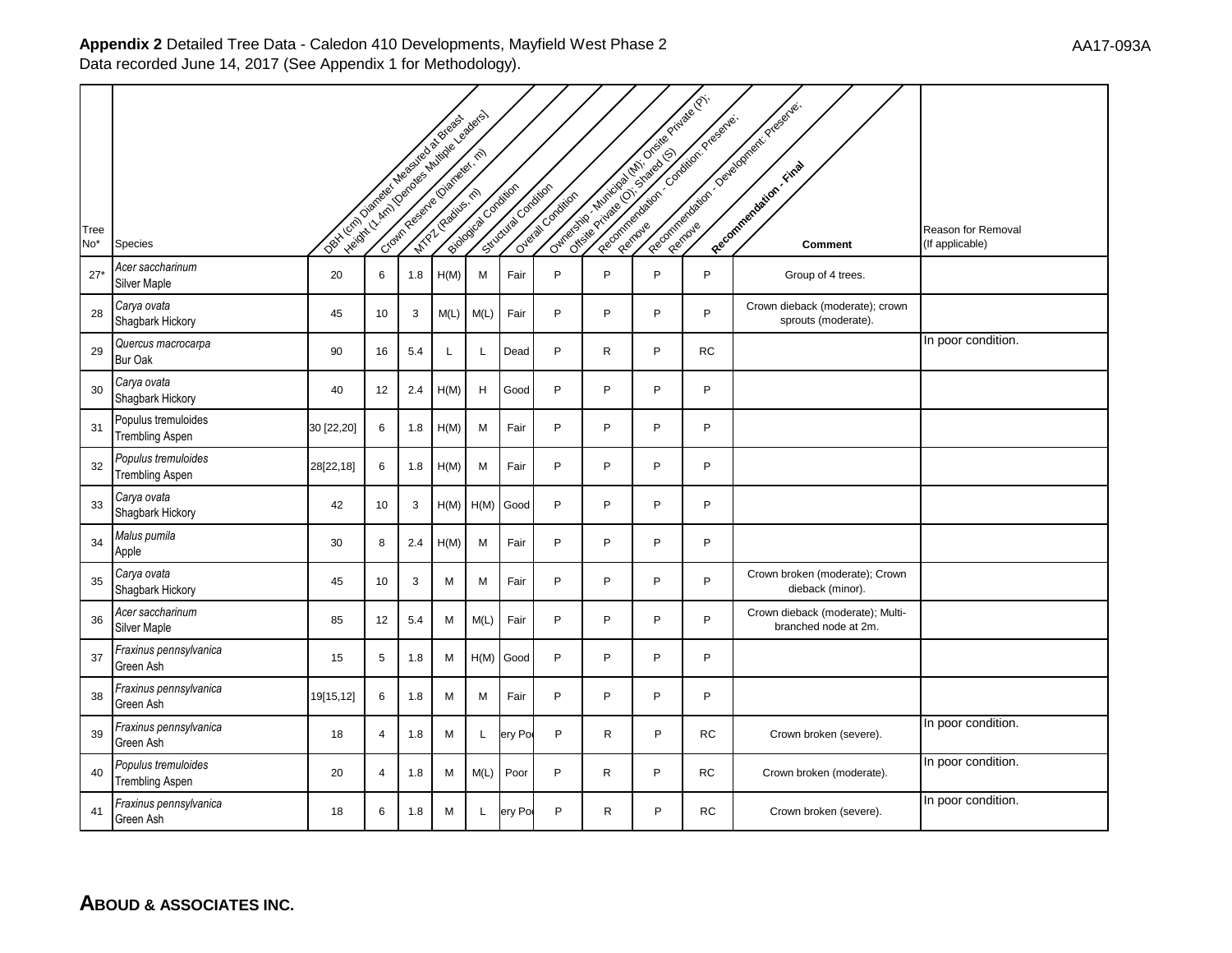|             |                                                              |                                              | Leading Company of Million Branch and |       |      |                      |                    |                    |              | Outros de la registración de la registración de la<br>Reporting of the Constitution Program |            | Reconciliation of Development President                                                         |                                                                                 |
|-------------|--------------------------------------------------------------|----------------------------------------------|---------------------------------------|-------|------|----------------------|--------------------|--------------------|--------------|---------------------------------------------------------------------------------------------|------------|-------------------------------------------------------------------------------------------------|---------------------------------------------------------------------------------|
| Tree<br>No* | Species                                                      | Dex London Demonstrated Mediated as Brigades |                                       |       |      | Biological Oxfortion | Situativa ondition | Overland Condition |              |                                                                                             |            | Comment                                                                                         | Reason for Removal<br>(If applicable)                                           |
| $42*$       | <i>Crataegus s</i> p.<br>Hawthorn                            | $5 - 10$                                     | 4 - 8                                 | 1.8   | H(M) | M                    | Good               | P                  | R            | R                                                                                           | <b>RCD</b> | Group of approximately 50 trees. DBH<br>and Crown Reserve are ranges.<br>Crown broken (severe). | In conflict with proposed<br>residential construction and in<br>poor condition. |
| 43          | Acer saccharum ssp. saccharum<br>Sugar Maple                 | 4                                            | $\overline{2}$                        | 1.2   | L    | L                    | Dead               | M                  | $\mathsf{R}$ | P                                                                                           | <b>RC</b>  | Crown broken (severe).                                                                          | In poor condition.                                                              |
| 44          | Acer saccharum ssp. saccharum<br>Sugar Maple                 | 4                                            | $\overline{2}$                        | $1.2$ | M(L) | M(L)                 | Poor               | M                  | R            | P                                                                                           | <b>RC</b>  | Crown dieback (moderate); Removal<br>of wire recommended.                                       | In poor condition.                                                              |
| 45          | Acer saccharinum 'Laciniatum'<br><b>Cutleaf Silver Maple</b> | 5                                            | $\overline{2}$                        | 1.2   | M(L) | M(L)                 | Poor               | M                  | R            | P                                                                                           | <b>RC</b>  | Crown dieback (moderate); Remova<br>of wire recommended.                                        | In poor condition.                                                              |
| 46          | Acer saccharinum 'Laciniatum'<br>Cutleaf Silver Maple        | 5                                            | $\overline{2}$                        | 1.2   | M(L) | M(L)                 | Poor               | M                  | R            | P                                                                                           | <b>RC</b>  | Crown dieback (moderate); Removal<br>of wire recommended.                                       | In poor condition.                                                              |
| 47          | Acer saccharinum 'Laciniatum'<br><b>Cutleaf Silver Maple</b> | 4                                            | $\overline{2}$                        | 1.2   | M(L) | M(L)                 | Poor               | M                  | $\mathsf{R}$ | P                                                                                           | <b>RC</b>  | Crown dieback (moderate); Removal<br>of wire recommended.                                       | In poor condition.                                                              |
| 48          | Acer saccharum ssp. saccharum<br>Sugar Maple                 | 3                                            | $\overline{c}$                        | $1.2$ | L    | L                    | Dead               | М                  | R            | P                                                                                           | <b>RC</b>  |                                                                                                 | In poor condition.                                                              |
| 49          | Acer saccharinum 'Laciniatum'<br>Cutleaf Silver Maple        | $\overline{4}$                               | $\overline{2}$                        | 1.2   | L    | L                    | ery Po             | м                  | R            | P                                                                                           | RC         | Crown dieback (severe);                                                                         | In poor condition.                                                              |
| 50          | Acer saccharinum 'Laciniatum'<br><b>Cutleaf Silver Maple</b> | 5                                            | $\overline{2}$                        | 1.2   | L    | L                    | ery Po             | М                  | R            | P                                                                                           | RC         | Crown dieback (severe);                                                                         | In poor condition.                                                              |
| 51          | Acer saccharinum 'Laciniatum'<br><b>Cutleaf Silver Maple</b> | 5                                            | 2                                     | 1.2   | L    | L                    | ery Po             | M                  | R            | P                                                                                           | <b>RC</b>  | Crown dieback (severe);                                                                         | In poor condition.                                                              |
| 52          | Acer saccharum ssp. saccharum<br>Sugar Maple                 | 4                                            | 2                                     | 1.2   | L    | L                    | ery Po             | M                  | R.           | P                                                                                           | <b>RC</b>  | Crown dieback (severe).                                                                         | In poor condition.                                                              |
| 53          | Acer saccharum ssp. saccharum<br>Sugar Maple                 | 4                                            | $\overline{2}$                        | $1.2$ | L    | L                    | Dead               | M                  | R            | P                                                                                           | <b>RC</b>  |                                                                                                 | In poor condition.                                                              |
| 54          | Acer saccharinum 'Laciniatum'<br><b>Cutleaf Silver Maple</b> | 5                                            | $\overline{2}$                        | 1.2   | L    | L                    | ery Por            | м                  | $\mathsf{R}$ | P                                                                                           | <b>RC</b>  | Crown dieback (severe);                                                                         | In poor condition.                                                              |
| 55          | Acer saccharum ssp. saccharum<br>Sugar Maple                 | $\overline{4}$                               | $\overline{c}$                        | $1.2$ | L    | Г                    | Dead               | М                  | R            | P                                                                                           | <b>RC</b>  |                                                                                                 | In poor condition.                                                              |
| 56          | Acer saccharinum 'Laciniatum'<br><b>Cutleaf Silver Maple</b> | 5                                            | $\overline{2}$                        | $1.2$ | M(L) | L                    | Poor               | м                  | R            | P                                                                                           | <b>RC</b>  | Crown dieback (moderate); Removal<br>of wire recommended.                                       | In poor condition.                                                              |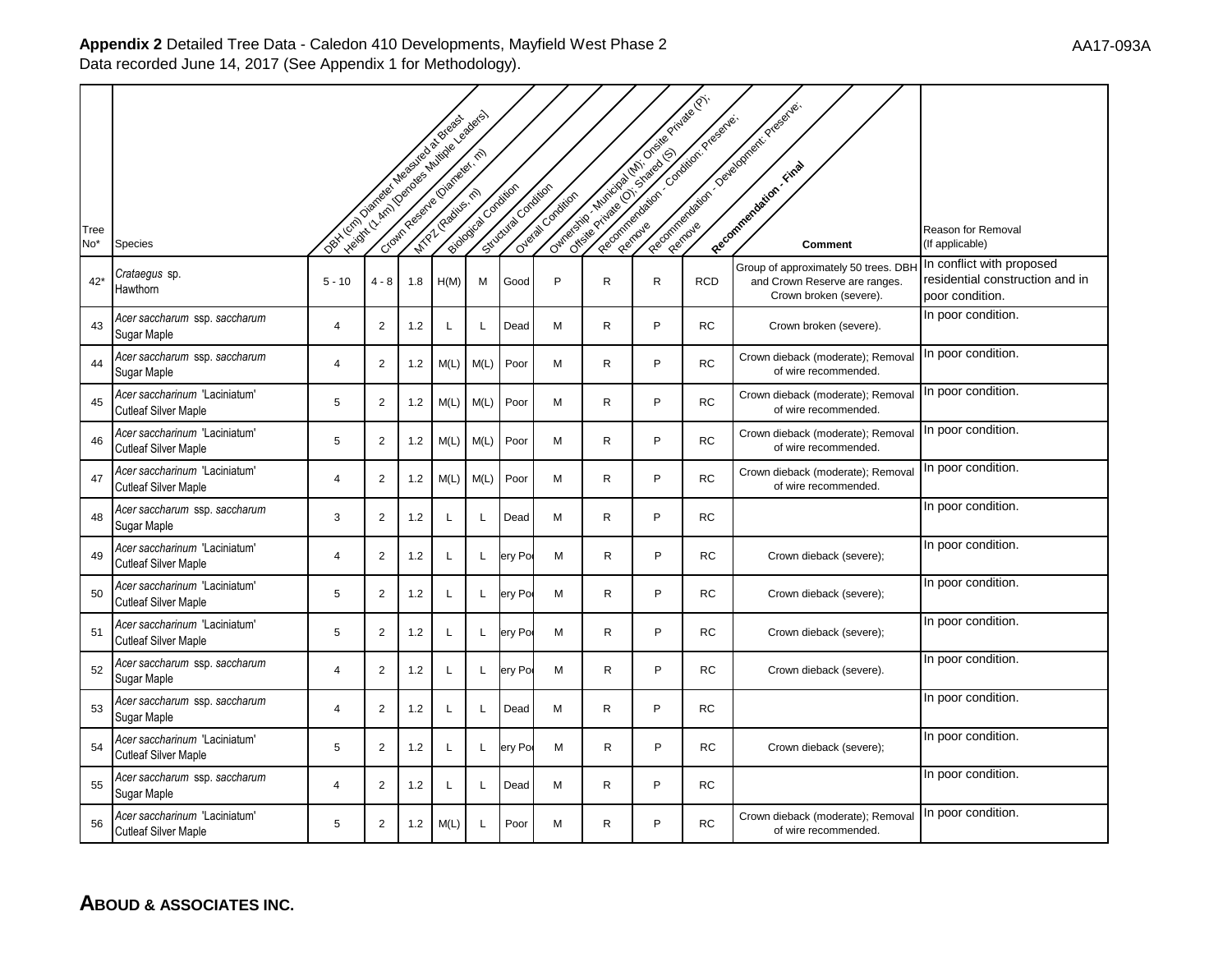|      |                                                              | Oct Lenin Distribution Manufactures of Breaks | Helpert / Amin (Oen old State Assemblance of Branch |     |      |                    |                      |                  |              | Outros de la visite de la visite de la visite de la visite de la<br>Report of the control of creek residence. |           | Recognization of Development Presenter.                                                |                                                            |
|------|--------------------------------------------------------------|-----------------------------------------------|-----------------------------------------------------|-----|------|--------------------|----------------------|------------------|--------------|---------------------------------------------------------------------------------------------------------------|-----------|----------------------------------------------------------------------------------------|------------------------------------------------------------|
| Tree |                                                              |                                               |                                                     |     |      | Biologica Canajian | Sinclusion Condition | Overal Condition |              |                                                                                                               |           |                                                                                        | Reason for Removal                                         |
| No*  | <b>Species</b>                                               |                                               |                                                     |     |      |                    |                      |                  |              |                                                                                                               |           | Comment                                                                                | (If applicable)                                            |
| 57   | Acer saccharinum 'Laciniatum'<br><b>Cutleaf Silver Maple</b> | $\overline{4}$                                | $\overline{2}$                                      | 1.2 | L    | L                  | ery Po               | M                | $\mathsf{R}$ | P                                                                                                             | <b>RC</b> | Crown dieback (severe); Removal of<br>wire recommended.                                | In poor condition.                                         |
| 58   | Picea abies<br>Norway Spruce                                 | 35                                            | 8                                                   | 2.4 | M(L) | M(L)               | Poor                 | M                | $\mathsf{R}$ | P                                                                                                             | <b>RC</b> | Crown thinning (moderate).                                                             | In poor condition.                                         |
| 59   | Pinus sylvestris<br>Scots Pine                               | 30                                            | 6                                                   | 2.4 | L    | L                  | Dead                 | М                | R            | P                                                                                                             | <b>RC</b> |                                                                                        | In poor condition.                                         |
| 60   | Picea abies<br>Norway Spruce                                 | 35                                            | 8                                                   | 2.4 | M(L) | M                  | Fair                 | M                | P            | P                                                                                                             | P         | Crown thinning (moderate).                                                             |                                                            |
| 61   | Picea abies<br>Norway Spruce                                 | 38                                            | 8                                                   | 2.4 | M(L) | M                  | Fair                 | P                | P            | R                                                                                                             | <b>RD</b> | Crown thinning (moderate).                                                             | In conflict with proposed<br>commercial area construction. |
| 62   | Picea abies<br>Norway Spruce                                 | 45                                            | 8                                                   | 3   | M(L) | M                  | Fair                 | P                | P            | $\mathsf{R}$                                                                                                  | <b>RD</b> | Crown thinning (moderate).                                                             | In conflict with proposed<br>commercial area construction. |
| 63   | Pinus sylvestris<br>Scots Pine                               | 38                                            | 8                                                   | 2.4 | M(L) | M                  | Fair                 | P                | P            | $\mathsf{R}$                                                                                                  | <b>RD</b> | Crown thinning (moderate).                                                             | In conflict with proposed<br>commercial area construction. |
| 64   | Picea abies<br>Norway Spruce                                 | 38                                            | 8                                                   | 2.4 | M    | M                  | Fair                 | P                | P            | $\mathsf{R}$                                                                                                  | <b>RD</b> | Crown thinning (minor).                                                                | In conflict with proposed<br>commercial area construction. |
| 65   | Picea abies<br>Norway Spruce                                 | 35                                            | 6                                                   | 2.4 | M    | M                  | Fair                 | P                | P            | R                                                                                                             | <b>RD</b> | Crown thinning (minor).                                                                | In conflict with proposed<br>commercial area construction. |
| 66   | Thuja occidentalis<br>Eastern White Cedar                    | 24                                            | 5                                                   | 1.8 | M    | M(L)               | Fair                 | P                | P            | $\mathsf{R}$                                                                                                  | <b>RD</b> |                                                                                        | In conflict with proposed<br>commercial area construction. |
| 67   | Thuja occidentalis<br>Eastern White Cedar                    | 20                                            | 3                                                   | 1.8 | M    | M(L)               | Fair                 | P                | P            | $\mathsf{R}$                                                                                                  | <b>RD</b> | Crown broken (moderate).                                                               | In conflict with proposed<br>commercial area construction. |
| 68   | Picea abies<br>Norway Spruce                                 | 48                                            | 10                                                  | 3   | M    | M                  | Fair                 | P                | P            | R                                                                                                             | <b>RD</b> | Crown thinning (minor).                                                                | In conflict with proposed<br>commercial area construction. |
| 69*  | Acer negundo<br>Manitoba Maple                               | $15 - 30$                                     | $5 - 10$                                            | 2.4 | м    | M                  | Fair                 | P                | P            | R                                                                                                             | <b>RD</b> | Tree group of 6 stems. DBH and<br>Crown Reserve are ranges. Crown<br>thinning (minor). | In conflict with proposed<br>commercial area construction. |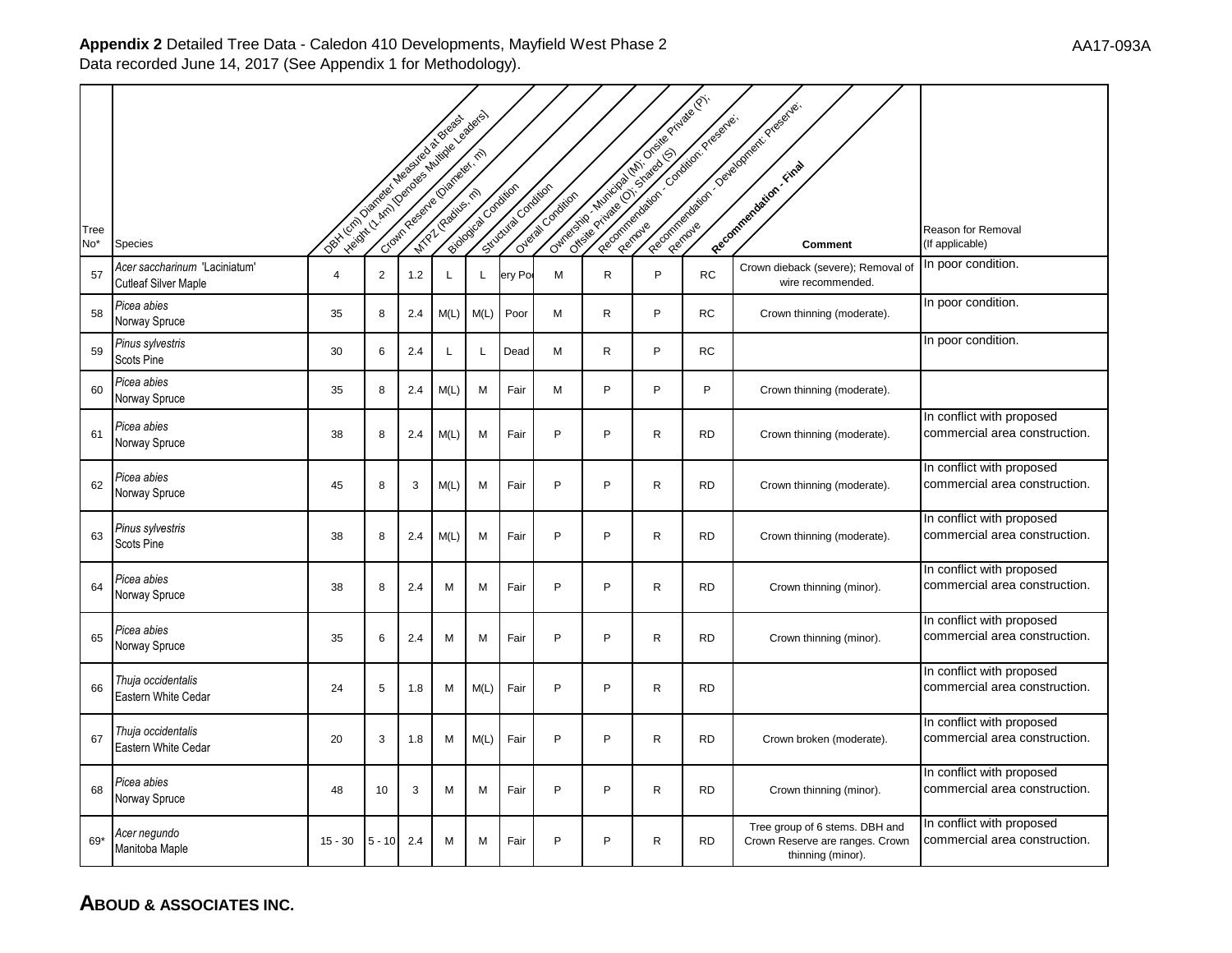|                         |                                     | Dex Local Distribution Media New Strategies | Ivelant / Amil Democratistics & Brazilian |     |      | Blood of one work | Situation Condition | Oreal Condition | Outros de la cidad de la provincia de la cidad de la |   | Recognization of Condition Presentes. | Recognization of Development Presidents.                    |                                                                                     |
|-------------------------|-------------------------------------|---------------------------------------------|-------------------------------------------|-----|------|-------------------|---------------------|-----------------|------------------------------------------------------|---|---------------------------------------|-------------------------------------------------------------|-------------------------------------------------------------------------------------|
| Tree<br>No <sup>*</sup> | <b>Species</b>                      |                                             |                                           |     |      |                   |                     |                 |                                                      |   |                                       | Comment                                                     | Reason for Removal<br>(If applicable)                                               |
| 70                      | Picea abies<br>Norway Spruce        | 35                                          | 8                                         | 2.4 |      | $H(M)$ $H(M)$     | Good                | P               | P                                                    | R | <b>RD</b>                             |                                                             | In conflict with proposed<br>commercial area construction.                          |
| 71                      | Picea glauca<br><b>White Spruce</b> | 25                                          | 6                                         | 1.8 | H(M) | M                 | Fair                | P               | P                                                    | R | <b>RD</b>                             |                                                             | In conflict with proposed<br>commercial area construction.                          |
| $72*$                   | Acer negundo<br>Manitoba Maple      | $15 - 40$                                   | $5 - 10$                                  | 2.4 | M    | M(L)              | Fair                | P               | P                                                    | R | <b>RD</b>                             | Tree group of 5 stems. DBH and<br>Crown Reserve are ranges. | In conflict with proposed<br>commercial area construction.                          |
| 73                      | Picea abies<br>Norway Spruce        | 45                                          | 8                                         | 3   | M    | M                 | Fair                | P               | P                                                    | R | <b>RD</b>                             |                                                             | In conflict with proposed<br>commercial area construction.                          |
| 74                      | Picea abies<br>Norway Spruce        | 45                                          | 8                                         | 3   | M    | M                 | Fair                | P               | P                                                    | R | <b>RD</b>                             |                                                             | In conflict with proposed<br>commercial area construction.                          |
| 75                      | Picea abies<br>Norway Spruce        | 45                                          | 8                                         | 3   | M(L) | M(L)              | Poor                | P               | R                                                    | R | <b>RCD</b>                            | Crown thinning (moderate).                                  | In conflict with proposed<br>commercial area construction<br>and in poor condition. |
| 76                      | Acer negundo<br>Manitoba Maple      | 38                                          | 8                                         | 2.4 | M(L) | L                 | Poor                | P               | $\mathsf{R}$                                         | R | <b>RCD</b>                            | Trunk lean (severe).                                        | In conflict with proposed<br>commercial area construction<br>and in poor condition. |
| 77                      | Acer negundo<br>Manitoba Maple      | 35                                          | 8                                         | 2.4 | M(L) | L                 | Poor                | P               | $\mathsf R$                                          | R | <b>RCD</b>                            | Trunk lean (severe).                                        | In conflict with proposed<br>commercial area construction<br>and in poor condition. |
| 78                      | Acer negundo<br>Manitoba Maple      | 30                                          | 5                                         | 2.4 | M(L) | $\mathsf{L}$      | Poor                | P               | R                                                    | R | <b>RCD</b>                            | Trunk lean (severe).                                        | In conflict with proposed<br>commercial area construction<br>and in poor condition. |
| 79                      | Picea abies<br>Norway Spruce        | 45                                          | 8                                         | 3   | L    | L                 | Dead                | P               | R                                                    | R | <b>RCD</b>                            |                                                             | In conflict with proposed<br>commercial area construction<br>and in poor condition. |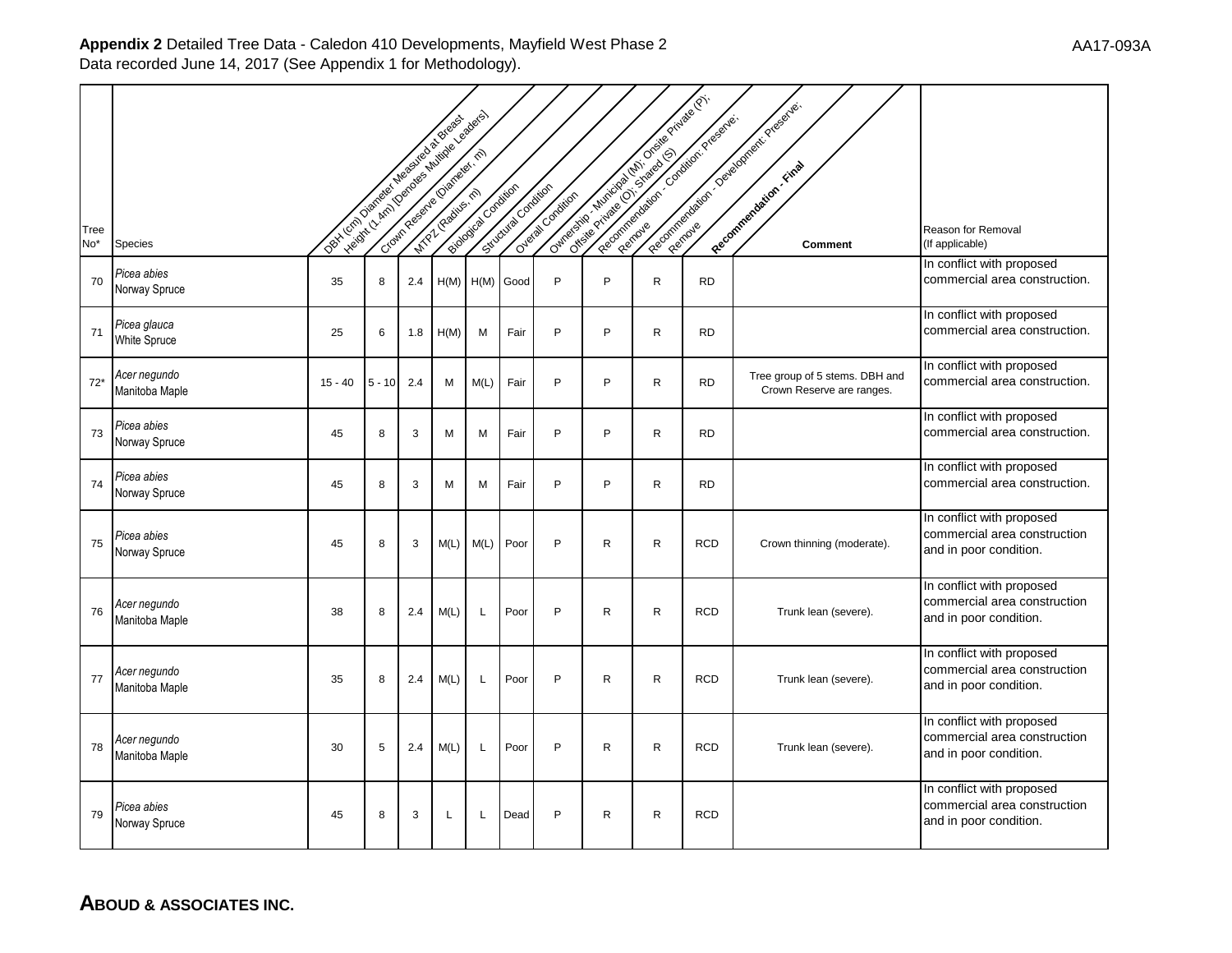|                         |                                | Dex Local Digital of Magazine as by Brack | Velopt / A Min (Denotes of Music of Section Assessment) |     |      |                   |                   |                    |              |              | Currently of the deep of the deep of the dist.<br>Reporting to the Condition President | Reconciliation of Development Presidents. |                                                                                     |
|-------------------------|--------------------------------|-------------------------------------------|---------------------------------------------------------|-----|------|-------------------|-------------------|--------------------|--------------|--------------|----------------------------------------------------------------------------------------|-------------------------------------------|-------------------------------------------------------------------------------------|
|                         |                                |                                           |                                                         |     |      |                   |                   |                    |              |              |                                                                                        |                                           |                                                                                     |
| Tree<br>No <sup>*</sup> | <b>Species</b>                 |                                           |                                                         |     |      | Booksta Condition | Strochuse oneitor | Overland Condition |              |              |                                                                                        | <b>Comment</b>                            | Reason for Removal<br>(If applicable)                                               |
| 80                      | Acer negundo<br>Manitoba Maple | 55                                        | 10                                                      | 3.6 | M    | M(L)              | Poor              | P                  | $\mathsf{R}$ | R            | <b>RCD</b>                                                                             | Trunk lean (severe).                      | In conflict with proposed<br>commercial area construction<br>and in poor condition. |
| 81                      | Acer negundo<br>Manitoba Maple | 28                                        | 6                                                       | 1.8 | M    | L                 | Poor              | P                  | R            | $\mathsf{R}$ | <b>RCD</b>                                                                             | Trunk lean (severe).                      | In conflict with proposed<br>commercial area construction<br>and in poor condition. |
| 82                      | Picea abies<br>Norway Spruce   | 55                                        | 10                                                      | 3.6 | M    | H(M)              | Good              | P                  | P            | R            | <b>RD</b>                                                                              |                                           | In conflict with proposed<br>commercial area construction.                          |
| 83                      | Picea abies<br>Norway Spruce   | 30                                        | 6                                                       | 2.4 | M    | M                 | Fair              | P                  | P            | $\mathsf{R}$ | <b>RD</b>                                                                              |                                           | In conflict with proposed<br>commercial area construction.                          |
| 84                      | Picea abies<br>Norway Spruce   | 24                                        | 6                                                       | 1.8 | M(L) | M                 | Poor              | P                  | $\mathsf{R}$ | $\mathsf{R}$ | <b>RCD</b>                                                                             |                                           | In conflict with proposed<br>commercial area construction<br>and in poor condition. |
| 85                      | Picea abies<br>Norway Spruce   | 45                                        | 8                                                       | 3   | M    | M                 | Fair              | P                  | P            | $\mathsf{R}$ | <b>RD</b>                                                                              |                                           | In conflict with proposed<br>commercial area construction.                          |
| 86                      | Picea abies<br>Norway Spruce   | 30                                        | 6                                                       | 2.4 | M(L) | M                 | Poor              | P                  | R            | R            | <b>RCD</b>                                                                             |                                           | In conflict with proposed<br>commercial area construction<br>and in poor condition. |
| 87                      | Picea abies<br>Norway Spruce   | 25                                        | 6                                                       | 1.8 | M(L) | M                 | Poor              | P                  | R            | $\mathsf{R}$ | <b>RCD</b>                                                                             |                                           | In conflict with proposed<br>commercial area construction<br>and in poor condition. |
| 88                      | Acer negundo<br>Manitoba Maple | 59<br>[45, 38]                            | 12                                                      | 3.6 | м    | M(L)              | Fair              | P                  | P            | R            | <b>RD</b>                                                                              |                                           | In conflict with proposed<br>commercial area construction.                          |
| 89                      | Picea abies<br>Norway Spruce   | 40                                        | 6                                                       | 2.4 | M(L) | м                 | Poor              | P                  | $\mathsf{R}$ | $\mathsf{R}$ | <b>RCD</b>                                                                             | Crown thinning (moderate).                | In conflict with proposed<br>commercial area construction<br>and in poor condition. |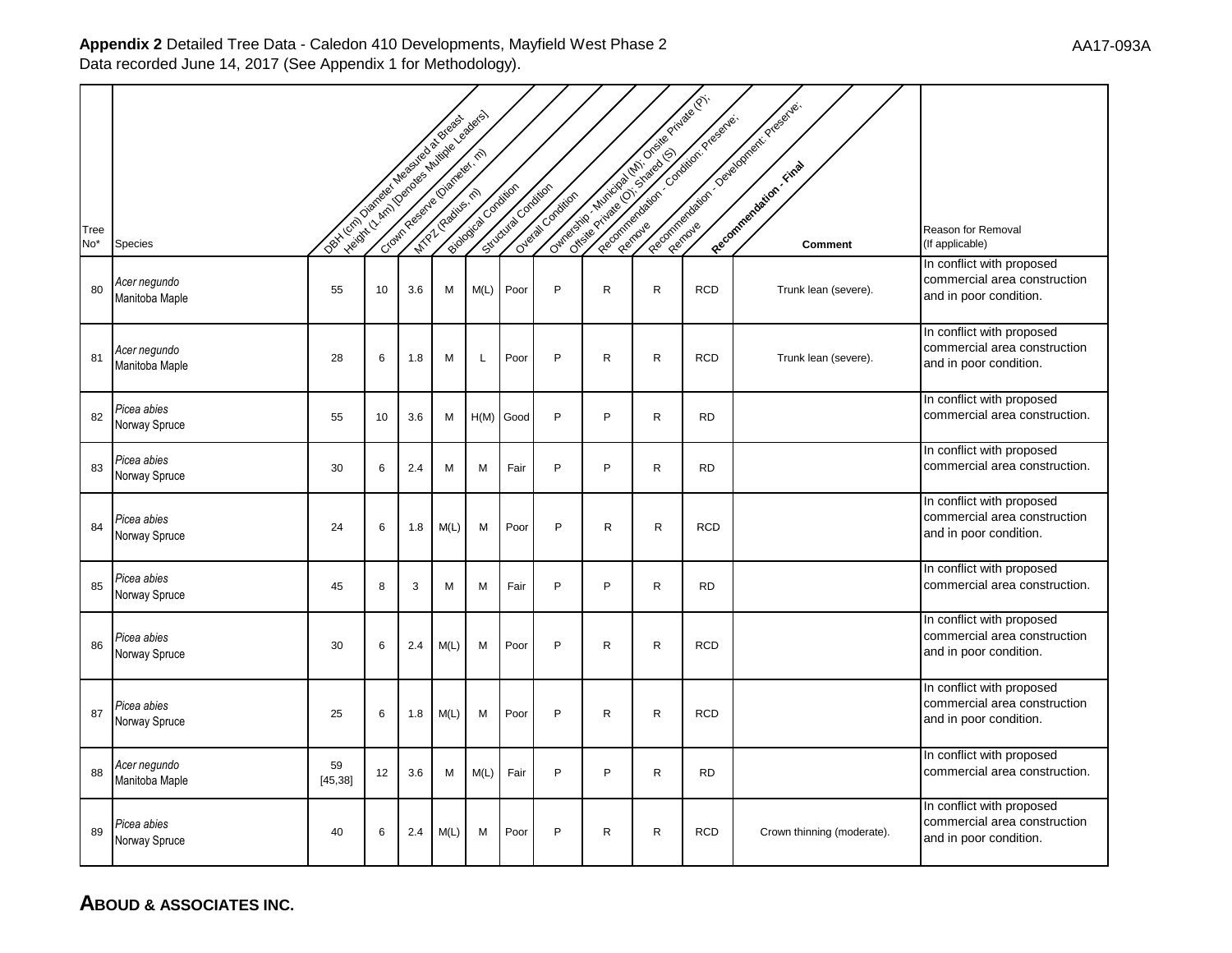|             |                                | Oct 1/2 (2) Optical of Magavico & Breast | Legislatic Amin (Osnovania Aminole oslovenske) |     |      | Biodography oxiders | Since of Gravitan | Overland Condition |              |              | Outros de la cidad de la provincia de la cidad de la<br>Report of the contract of year of a | Recognization of Development Presidents.                                             |                                                                                     |
|-------------|--------------------------------|------------------------------------------|------------------------------------------------|-----|------|---------------------|-------------------|--------------------|--------------|--------------|---------------------------------------------------------------------------------------------|--------------------------------------------------------------------------------------|-------------------------------------------------------------------------------------|
| Tree<br>No* | <b>Species</b>                 |                                          |                                                |     |      |                     |                   |                    |              |              |                                                                                             | Comment                                                                              | Reason for Removal<br>(If applicable)                                               |
| 90          | Picea abies<br>Norway Spruce   | 48                                       | 8                                              | 3   | M(L) | M                   | Poor              | P                  | R            | R            | <b>RCD</b>                                                                                  | Crown thinning (moderate).                                                           | In conflict with proposed<br>commercial area construction<br>and in poor condition. |
| 91          | Picea abies<br>Norway Spruce   | 25                                       | 8                                              | 1.8 | M(L) | M                   | Poor              | P                  | R            | R            | <b>RCD</b>                                                                                  | Crown thinning (moderate).                                                           | In conflict with proposed<br>commercial area construction<br>and in poor condition. |
| 92          | Picea abies<br>Norway Spruce   | 35                                       | 8                                              | 2.4 | M(L) | M                   | Poor              | P                  | $\mathsf{R}$ | $\mathsf{R}$ | <b>RCD</b>                                                                                  | Crown thinning (moderate).                                                           | In conflict with proposed<br>commercial area construction<br>and in poor condition. |
| 93          | Picea abies<br>Norway Spruce   | 35                                       | 8                                              | 2.4 | M(L) | м                   | Poor              | P                  | R            | R            | <b>RCD</b>                                                                                  | Crown thinning (moderate).                                                           | In conflict with proposed<br>commercial area construction<br>and in poor condition. |
| 94          | Picea abies<br>Norway Spruce   | 45                                       | 10                                             | 3   | M(L) | M                   | Poor              | P                  | R            | $\mathsf{R}$ | <b>RCD</b>                                                                                  | Crown thinning (moderate).                                                           | In conflict with proposed<br>commercial area construction<br>and in poor condition. |
| $95*$       | Acer negundo<br>Manitoba Maple | $15 - 30$                                | $5 - 10$                                       | 2.4 | M    | M(L)                | Fair              | P                  | P            | R            | <b>RCD</b>                                                                                  | Group of 5 trees. DBH and crown<br>Reserve are ranges. Crown thinning<br>(moderate). | In conflict with proposed<br>commercial area construction<br>and in poor condition. |
| 96          | Acer negundo<br>Manitoba Maple | 55<br>[35, 30, 30]                       | 12                                             | 3.6 | M    | M(L)                | Poor              | P                  | R            | R            | <b>RCD</b>                                                                                  | Trunk lean (severe).                                                                 | In conflict with proposed<br>commercial area construction<br>and in poor condition. |
| 97          | Picea abies<br>Norway Spruce   | 45                                       | 8                                              | 3   | M    | M                   | Fair              | P                  | P            | R            | <b>RD</b>                                                                                   | Crown thinning (minor).                                                              | In conflict with proposed<br>commercial area construction.                          |
| 98          | Picea abies<br>Norway Spruce   | 32                                       | 6                                              | 2.4 | м    | M(L)                | Fair              | P                  | P            | R            | <b>RD</b>                                                                                   | Crown thinning (minor); trunk lean<br>(moderate).                                    | In conflict with proposed<br>commercial area construction.                          |

**ABOUD & ASSOCIATES INC.**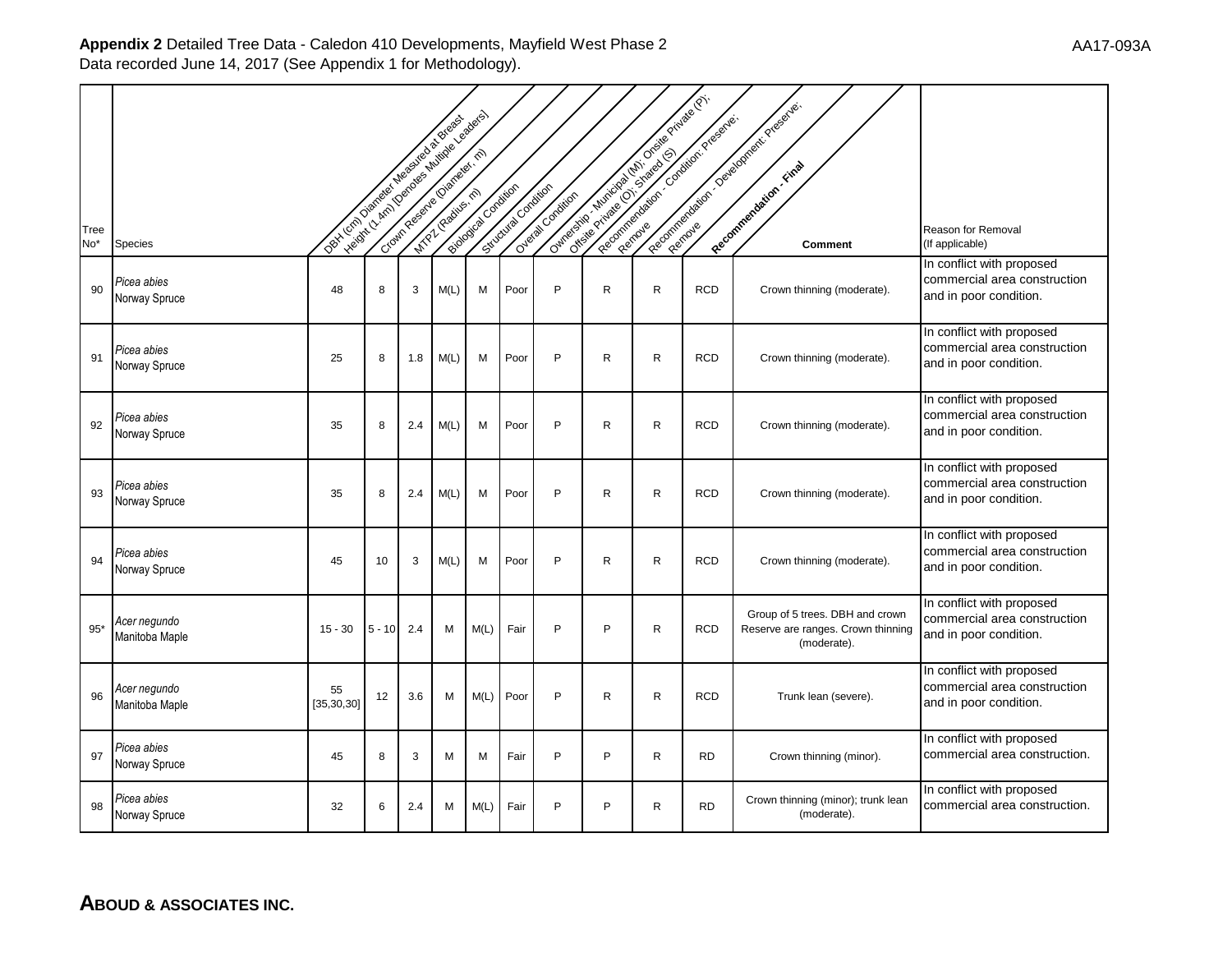|                         |                              | Ivelant, I Am I Demonstration & Branch Bandage<br>ORY LOT Distribution Measures as Broadway |    |     |      |                      |                    |                   |              |              | Outros de la registración de la Característica de la<br>Reporting to the Condition Program | Recognization of Development Presentes |                                                                                     |
|-------------------------|------------------------------|---------------------------------------------------------------------------------------------|----|-----|------|----------------------|--------------------|-------------------|--------------|--------------|--------------------------------------------------------------------------------------------|----------------------------------------|-------------------------------------------------------------------------------------|
| Tree<br>No <sup>*</sup> | Species                      |                                                                                             |    |     |      | Biological Oxfortion | Scrowing Condition | Overage Condition |              |              |                                                                                            | Comment                                | Reason for Removal<br>(If applicable)                                               |
| 99                      | Picea abies<br>Norway Spruce | 50                                                                                          | 10 | 3   | M    | M                    | Fair               | P                 | P            | $\mathsf{R}$ | <b>RD</b>                                                                                  | Crown thinning (minor).                | In conflict with proposed<br>commercial area construction.                          |
| 100                     | Picea abies<br>Norway Spruce | 32                                                                                          | 6  | 2.4 | L    |                      | M(L) ery Po        | P                 | $\mathsf{R}$ | $\mathsf{R}$ | <b>RCD</b>                                                                                 | Crown thinning (severe).               | In conflict with proposed<br>commercial area construction<br>and in poor condition. |
| 101                     | Picea abies<br>Norway Spruce | 35                                                                                          | 6  | 2.4 | M    | М                    | Fair               | P                 | P            | R            | <b>RD</b>                                                                                  | Crown thinning (minor).                | In conflict with proposed<br>commercial area construction.                          |
| 102                     | Picea abies<br>Norway Spruce | 35                                                                                          | 6  | 2.4 | L    | L                    | Dead               | P                 | $\mathsf{R}$ | R.           | <b>RCD</b>                                                                                 |                                        | In conflict with proposed<br>commercial area construction<br>and in poor condition. |
| 103                     | Picea abies<br>Norway Spruce | 35                                                                                          | 6  | 2.4 | L    | Г                    | Dead               | P                 | R            | R            | <b>RCD</b>                                                                                 |                                        | In conflict with proposed<br>commercial area construction<br>and in poor condition. |
| 104                     | Picea abies<br>Norway Spruce | 40                                                                                          | 6  | 2.4 | M(L) | M(L)                 | Poor               | P                 | R            | R            | <b>RCD</b>                                                                                 | Crown thinning (severe).               | In conflict with proposed<br>commercial area construction<br>and in poor condition. |
| 105                     | Picea abies<br>Norway Spruce | 35                                                                                          | 6  | 2.4 |      | L                    | Dead               | P                 | $\mathsf{R}$ | $\mathsf{R}$ | <b>RCD</b>                                                                                 |                                        | In conflict with proposed<br>commercial area construction<br>and in poor condition. |
| 106                     | Picea abies<br>Norway Spruce | 30                                                                                          | 4  | 2.4 |      | L                    | Dead               | P                 | R            | R            | <b>RCD</b>                                                                                 |                                        | In conflict with proposed<br>commercial area construction<br>and in poor condition. |
| 107                     | Picea abies<br>Norway Spruce | 35                                                                                          | 6  | 2.4 | L    | L                    | Dead               | P                 | R            | R            | <b>RCD</b>                                                                                 |                                        | In conflict with proposed<br>commercial area construction<br>and in poor condition. |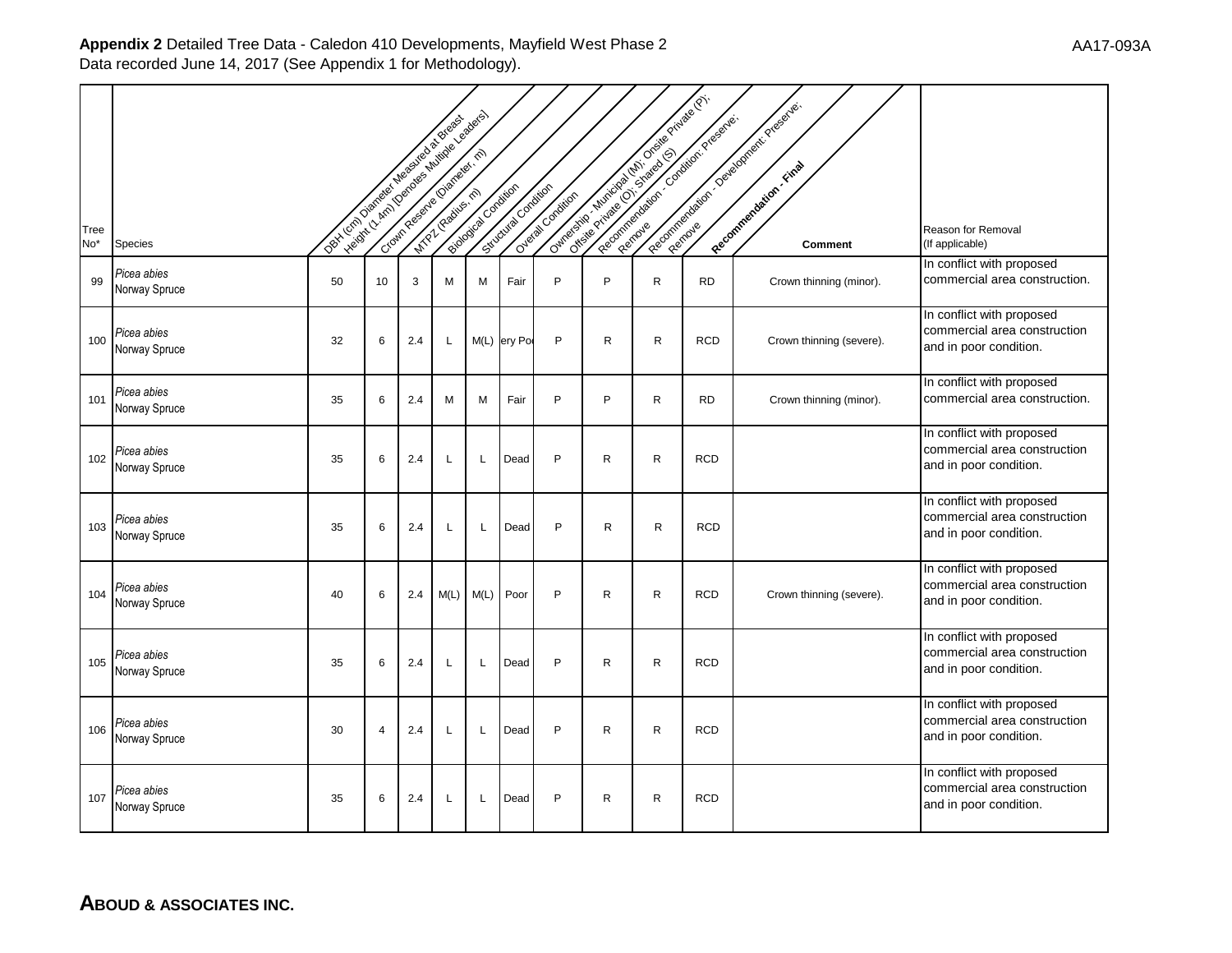| Tree<br>No <sup>*</sup> | <b>Species</b>                      | Det Lynn Daniels in Marshall du Stagssisch |    |     | Height , Amy Denderstand of Castles Assistance | Following Condition | Strictural Oncelairo | Overal Condition |              | Our offering or with the control of the original of con-<br>Reporting of the Contractor of Banks |            | Reproducing the product of the contract of contract of<br>Peecommentation, Final<br><b>Comment</b> | Reason for Removal<br>(If applicable)                                               |
|-------------------------|-------------------------------------|--------------------------------------------|----|-----|------------------------------------------------|---------------------|----------------------|------------------|--------------|--------------------------------------------------------------------------------------------------|------------|----------------------------------------------------------------------------------------------------|-------------------------------------------------------------------------------------|
| 108                     | Acer saccharinum<br>Silver Maple    | 90                                         | 10 | 5.4 | м                                              | L                   | Poor                 | P                | R            | R                                                                                                | <b>RCD</b> | Crown broken (severe).                                                                             | In conflict with proposed<br>commercial area construction<br>and in poor condition. |
| 109                     | Fraxinus pennsylvanica<br>Green Ash | 35                                         | 8  | 2.4 |                                                | L                   | Dead                 | P                | $\mathsf{R}$ | R                                                                                                | <b>RCD</b> |                                                                                                    | In conflict with proposed<br>commercial area construction<br>and in poor condition. |
| 110                     | Acer saccharinum<br>Silver Maple    | 45                                         | 8  | 3   | M(L)                                           | L                   | Poor                 | P                | R            | R                                                                                                | <b>RCD</b> | Trunk decay (moderate); Crown<br>broken (moderate).                                                | In conflict with proposed<br>commercial area construction<br>and in poor condition. |
| 111                     | Acer saccharinum<br>Silver Maple    | 60                                         | 12 | 3.6 | H(M)                                           | M                   | Fair                 | P                | P            | R                                                                                                | <b>RD</b>  | Crown broken (minor); Crown dieback<br>(minor);                                                    | In conflict with proposed<br>commercial area construction.                          |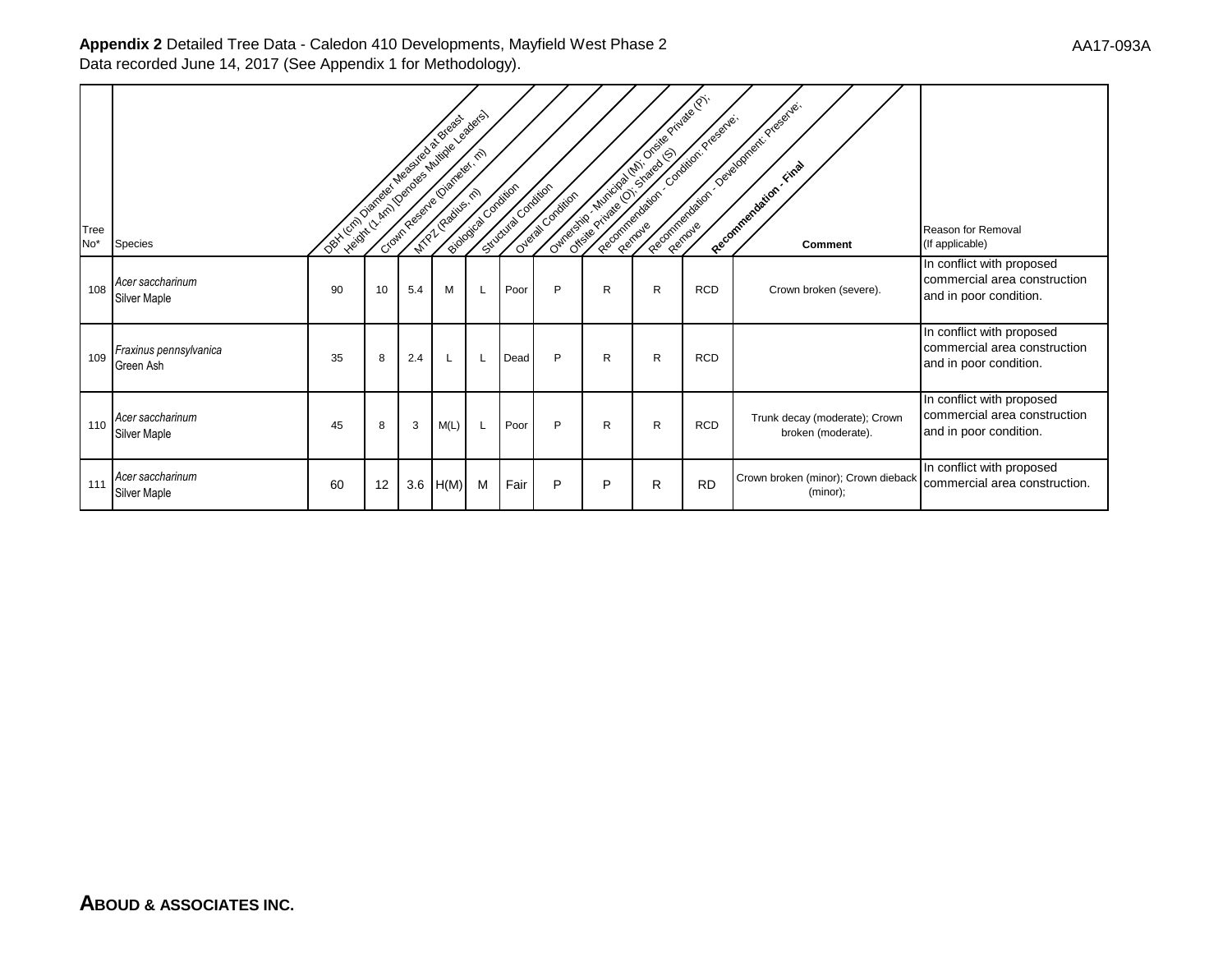| Tree<br>No <sup>*</sup><br>Species | veight / Amil Demonstration & Demonstration<br>Doct London Digital Manufacture of Breaks<br>Biocography condition<br>Situativa condition | Overal Condition |     | Ouring of the Montgomery of the Contractor of the Contractor<br>Report of the control of creegy of a |     | Report Follows (1) Osteophier (1) Presidentes<br>Comment | Reason for Removal<br>(If applicable) |
|------------------------------------|------------------------------------------------------------------------------------------------------------------------------------------|------------------|-----|------------------------------------------------------------------------------------------------------|-----|----------------------------------------------------------|---------------------------------------|
| <b>Inventory Summary</b>           |                                                                                                                                          |                  |     |                                                                                                      |     |                                                          |                                       |
|                                    | Onsite (P)                                                                                                                               | 82               |     |                                                                                                      |     |                                                          |                                       |
| Ownership                          | Offsite - Private (O)                                                                                                                    | 10               |     |                                                                                                      |     |                                                          |                                       |
|                                    | Municipal (M)                                                                                                                            | 19               |     |                                                                                                      |     |                                                          |                                       |
|                                    | Shared (S)                                                                                                                               | 0                |     |                                                                                                      |     |                                                          |                                       |
|                                    | <b>Total</b>                                                                                                                             | 111              |     |                                                                                                      |     |                                                          |                                       |
| Recommendations -                  | Preserve (P)                                                                                                                             |                  | 57  |                                                                                                      |     |                                                          |                                       |
| Condition                          | Remove (R)                                                                                                                               |                  | 54  |                                                                                                      |     |                                                          |                                       |
|                                    | <b>Total</b>                                                                                                                             |                  | 111 |                                                                                                      |     |                                                          |                                       |
| Recommendations -                  | Preserve (P)                                                                                                                             |                  |     | 48                                                                                                   |     |                                                          |                                       |
| Development                        | Remove (R)                                                                                                                               |                  |     | 63                                                                                                   |     |                                                          |                                       |
|                                    | <b>Total</b>                                                                                                                             |                  |     | 111                                                                                                  |     |                                                          |                                       |
|                                    | Preserve (P)                                                                                                                             |                  |     |                                                                                                      | 26  |                                                          |                                       |
| Recommendations -                  | Remove Due to Condition (RC)                                                                                                             |                  |     |                                                                                                      | 22  |                                                          |                                       |
| Final                              | Remove Due to Development (RD)                                                                                                           |                  |     |                                                                                                      | 30  |                                                          |                                       |
|                                    | Remove Due to Condition AND Development (RCD)                                                                                            |                  |     |                                                                                                      | 33  |                                                          |                                       |
|                                    | <b>Total</b>                                                                                                                             |                  |     |                                                                                                      | 111 |                                                          |                                       |

\* Indicates tree group (multiple trees of same species)

**1** DBH (Diameter at breast Height): Measurement of tree stem diameter at 1.4 metres above ground.

**2** <sup>2</sup> [ XX, YY, ] Denotes DBH's of Each Stem of Tree witH Multiple Stems

**3** Minimum Tree Protection Zone distance measured from the center of the tree stem (MTPZ radius plus 1/2 DBH).

Tree Protection Policy and Specifications for Construction Near Trees (City of Toronto, June 2013).

**4** .<br>The City of Brampton enforces a compensation rate of 3 trees for each existing, healthy tree removed over 15 cm DBH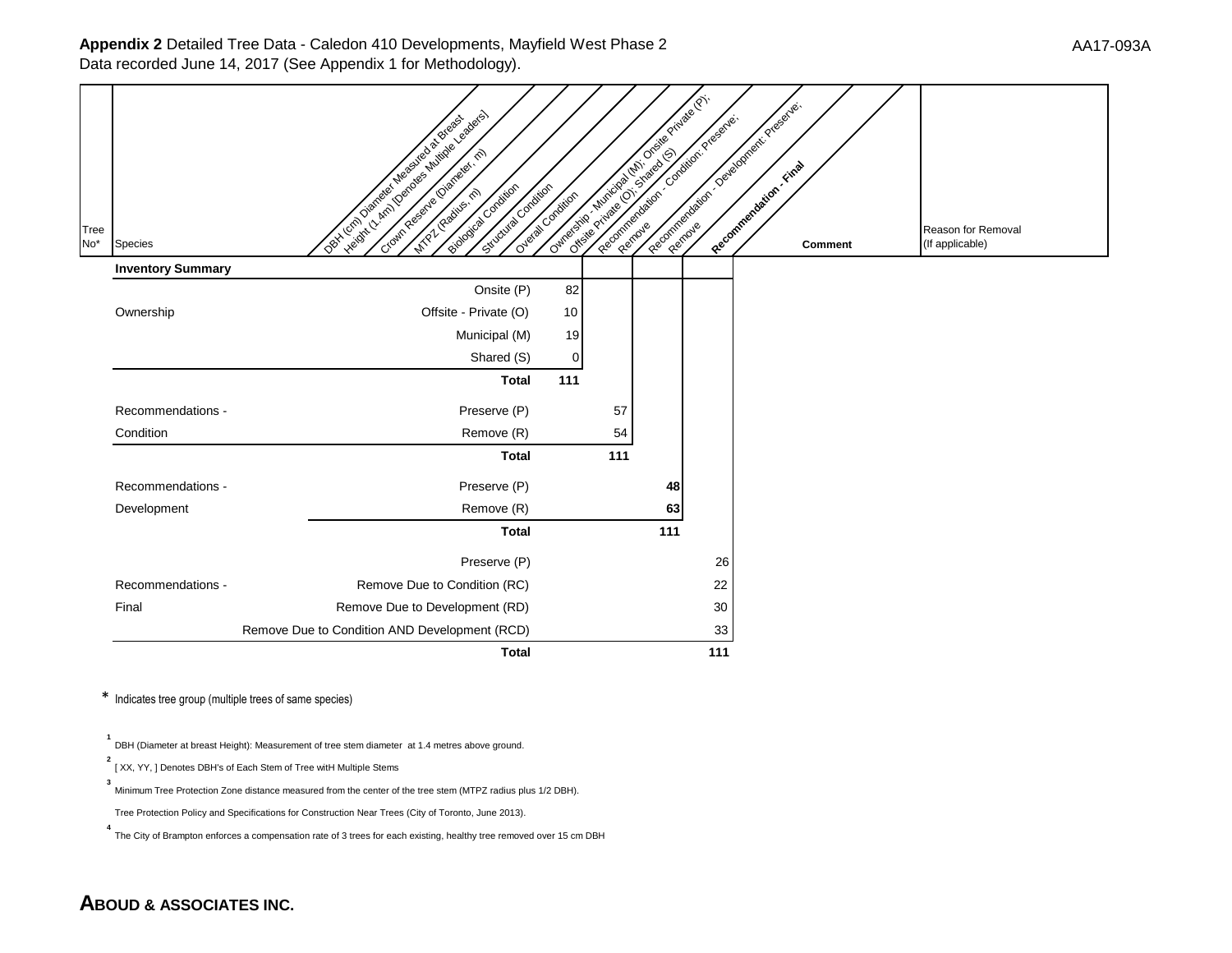#### **APPENDIX 3. LIMITATIONS OF TREE ASSESSMENT**

It is the policy of Aboud & Associates Inc. to attach the following clause regarding limitations. We do this to ensure that developers, agencies, municipalities and owners are clearly aware of what is technically and professionally realistic in retaining trees.

The assessment of the trees presented in this report has been made using accepted arboricultural techniques. These include a visual examination of the above-ground parts of each tree for structural defects, scars, external indications of decay such as fungal fruiting bodies, evidence of insect attack and crown dieback, discoloured foliage, the condition of any visible root structures, the degree and direction of lean (if any), the general condition of the tree(s) and the surrounding site, and the proximity of property and people. Except where specifically noted in the report, none of the trees examined were dissected, cored, probed, or climbed, and detailed root crown examinations involving excavation were not undertaken.

Notwithstanding the recommendations and conclusions made in this report, it must be realized that trees are living organisms, and their health and vigour constantly change over time. They are not immune to changes in site conditions, or seasonal variations in the weather conditions, including severe storms with high-speed winds.

While reasonable efforts have been made to ensure that the trees recommended for retention are healthy unless stated otherwise within the report, no guarantees are offered, or implied, that these trees, or any parts of them, will remain standing. It is both professionally and practically impossible to predict with absolute certainty the behaviour of any single tree or group of trees or their component parts in all circumstances. Inevitably, a standing tree will always pose some risk. Most trees have the potential for failure in the event of adverse weather conditions, and this risk can only be eliminated if the tree is removed.

Although every effort has been made to ensure that this assessment is reasonably accurate, the trees should be re-assessed periodically. The assessment presented in this report is valid at the time of the inspection.

S:\Forms\Trees\Limitations of Tree Assessment\Tree Assessment Limitations Latest.doc